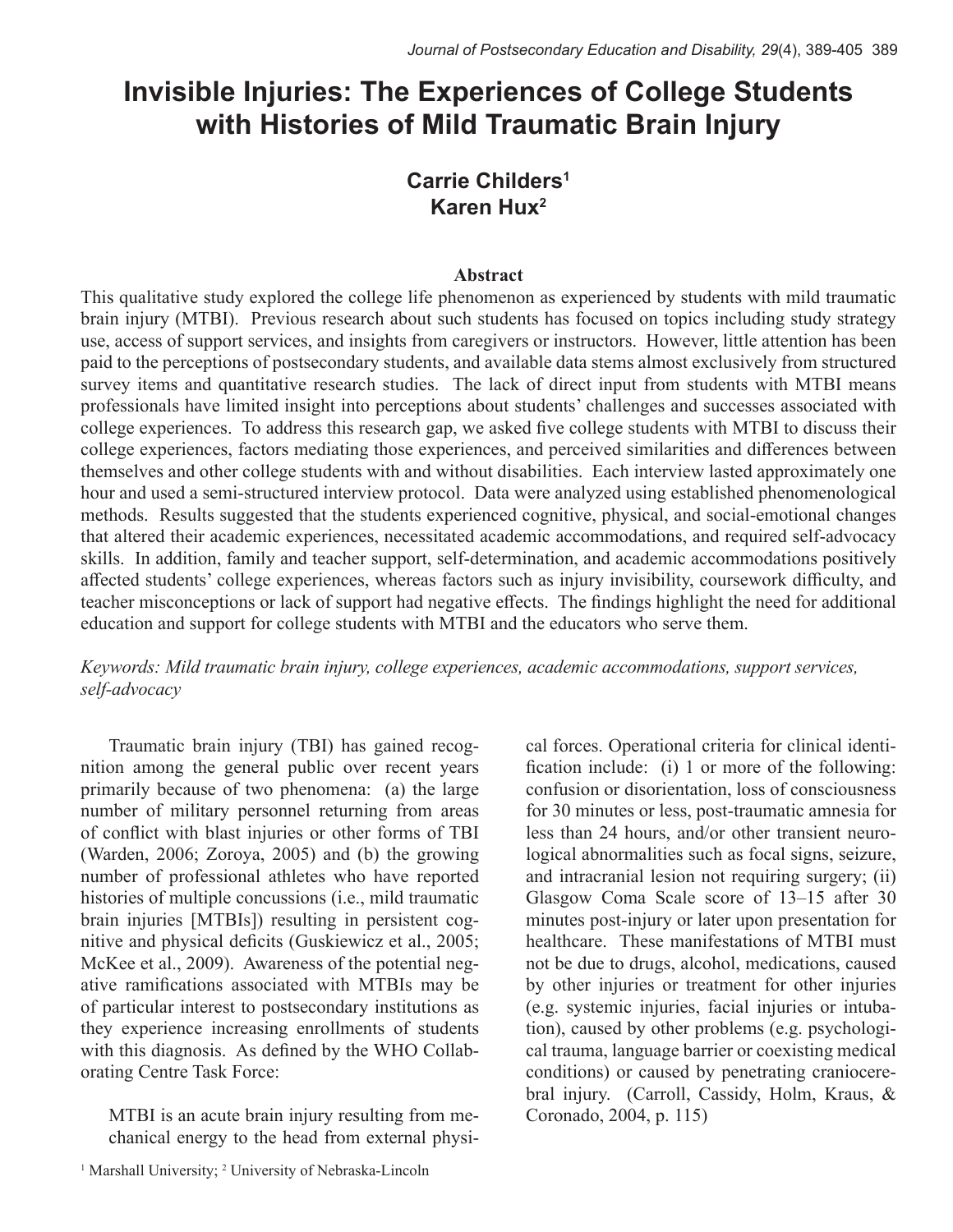The surge in military veterans and athletes identified with TBIs has serious implications for colleges and universities. This is because large numbers of military personnel enroll in colleges to prepare for civilian careers following their deployments (McBain, Kim, Cook, & Snead, 2012), and many aspiring athletes participate in college sporting events either as the culmination of their athletic careers or as a preliminary step before entering into professional sports (Beamon & Bell, 2002; Brown, Glastetter-Fender & Shelton, 2000; Lally & Kerr, 2005). As the diagnosis of MTBI becomes more common within military and athlete populations, an increase is also likely in the diagnosis of such injuries in other populations of young adults because of greater awareness. Hence, colleges and universities can expect a growing volume of students identified with TBI-related disabilities (Daneshvar et al., 2011; Grossman, 2009; Madaus, Miller, & Vance, 2009). This phenomenon is likely to add substantial numbers to what has previously been a relatively uncommon disability category within postsecondary education institutions. In particular, increasing numbers of individuals with MTBIs are likely to join existing groups of college students with histories of more severe TBIs stemming from traditional causes such as motor vehicle accidents and falls (Church, 2009; Daneshvar et al., 2011; MacLennan & MacLennan, 2007). Because of this trend, a critical need exists for college educators and disability service providers to understand the factors that lead to successful academic and social experiences for college students with TBIs (Grossman, 2009; Kennedy, Krause, & Turkstra, 2008; Madaus et al., 2009).

Previous researchers have examined various facets related to the experiences of college students with differing severities of TBI. They have used quantitative measures, case studies, surveys, and interviews to explore topics such as high school transition and/ or post-high school experiences (Haag, 2009; Todis & Glang, 2008; Todis, Glang, Bullis, Ettel, & Hood, 2011), learning and study strategy use (Bush et al., 2011), study skill and accommodation implementation (Hux et al., 2010), the nature of academic challenges faced (Kennedy, et al., 2008), and factors relating to work or postsecondary education success (Dawson, Schwartz, Winocur, & Stuss, 2007). How students with histories of MTBI perceive their college experiences or what factors they believe contribute to positive or negative college experiences remains largely unexplored, however. Hence, the purpose of this study was to explore the phenomenon of college life as experienced by students with histories of MTBI. The overarching research questions were:

- 1. What are the perceptions of students with histories of MTBI about their college experiences?
- 2. What factors mediate these perceptions?

# **Literature Review**

Individuals with TBIs of all severities report cognitive impairments in areas such as memory, attention, and executive function (Kennedy & Krause, 2011; Rødset, 2008). Unless individuals exhibit overt physical disabilities, however, the cognitive and psychological repercussions of their injuries may be overlooked both by professionals and lay people (Schutz, Rivers, McNamara, Schutz, & Loboto, 2010). Because of this tendency, TBI is often referred to as an "invisible injury" (Brain Injury Association of America, n.d.) or a "silent epidemic" (Klein, 1982, p. 1). For college students with histories of MTBI, the cognitive deficits they face as well as the hidden nature of these deficits may affect both academic performance and social participation (Beers, Goldstein, & Katz, 1994; Konrad et al., 2011). In many ways, the dilemmas encountered by students with MTBI may be comparable to those documented for students with other types of hidden disabilities such as attention deficit/hyperactivity disorder, learning disability, or psychiatric disability (Eckes & Ochoa, 2005; Wolf, 2001).

The actual number of students with TBIs enrolled in postsecondary education settings remains unknown, which presents a challenge for educational disability service providers. A key barrier is that students with TBIs are frequently under-identified or mislabeled at the elementary and secondary levels (Schutz et al., 2010). For example, according to the U.S. Department of Education, National Center for Education Statistics (2016), approximately 26,000 elementary and secondary students received special education services because of verification through the TBI disability category during the 2013-2014 school year. This number, however, falls far below the documented rate of emergency room visits (i.e., 3082.5 per 100,000) and hospitalizations (i.e., 80.8 per 100,000) for TBI in children from birth to age 14 as reported between 2009 and 2010 alone (Centers for Disease Control, 2012) and does not account for the plethora of students who sustained mild TBIs but never obtained medical intervention.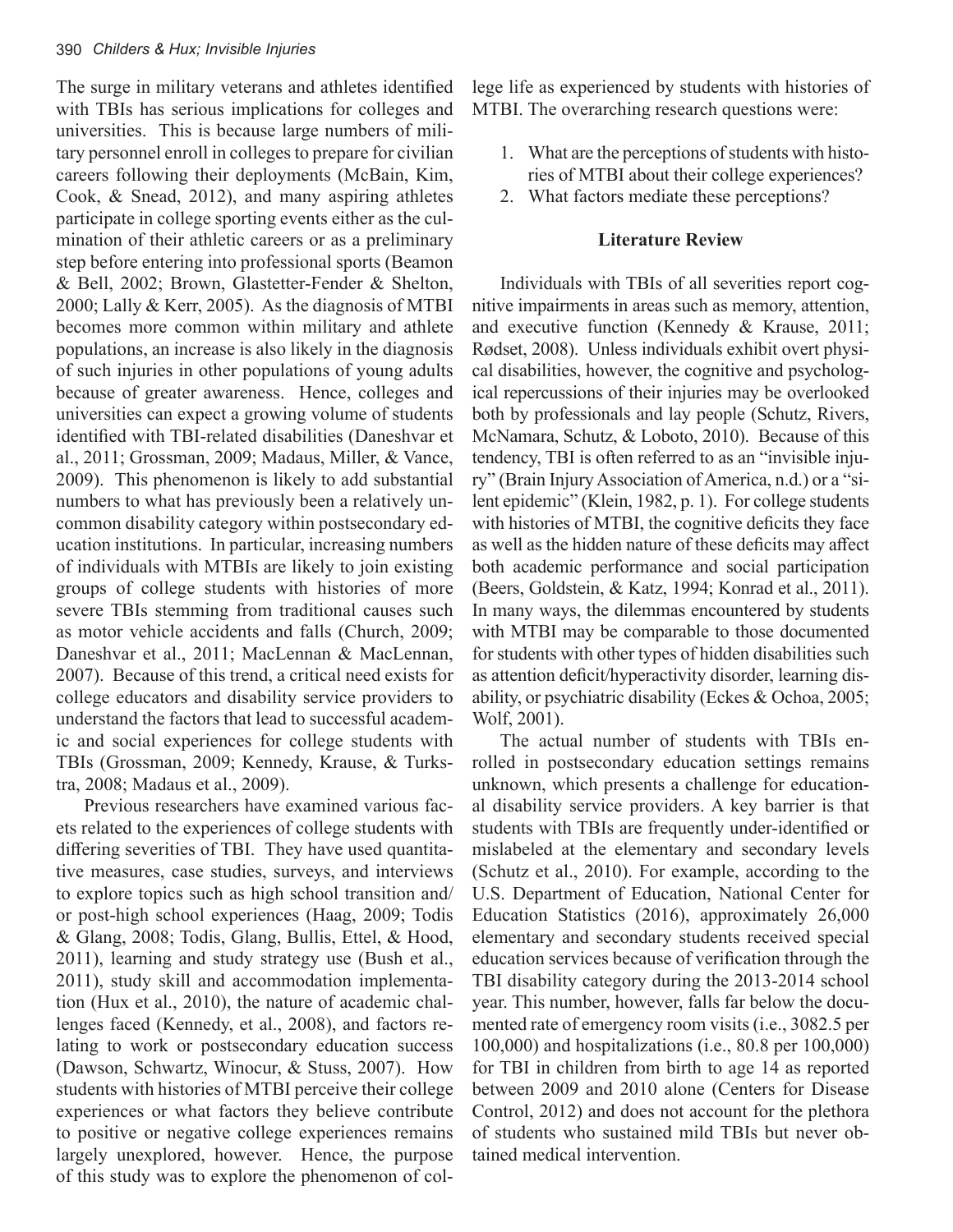In response to this gap in extant literature, two separate groups of researchers have recently sought to identify the occurrence of TBI in college students. Krause and Richards (2014) surveyed undergraduate students and found that 16.4% self-reported a history of at least one "brain injury" or "concussion" (p. 1302). Brown, Hux, and Schmidt (2015) used terminology such as "blows to the head," "whiplash injuries," and "loss of consciousness" rather than the potentially stigmatizing terms "brain injury" and "concussion" to solicit similar information from undergraduate students. They found that approximately 28% of the undergraduate students self-reported at least one possible brain injury event and that 19% of those students had also experienced an associated loss of consciousness. Although neither research group related students' reports of possible TBI events to their receipt of disability services or classroom accommodations, the results confirm that the presence of students with histories of TBI on college campuses is not uncommon.

Few colleges employ staff and faculty experienced in providing services to individuals with TBI despite the fact that such students sometimes attend postsecondary institutions. For example, a survey of disability service offices in Ohio colleges showed that only 39% employed individuals qualified to address deficits directly related to TBI (Harris & DePompei, 1997). Plus, findings from the same study revealed that the mechanism for identifying college-based services and initiating academic accommodations appeared to rest with the affected students. Even as recently as 2008, a survey of 35 college students with TBI showed that approximately 45% were unfamiliar with or had never used student disability services, and, of the remaining students, only half reported using the services "pretty often" or "all the time" (Kennedy et al., 2008, p. 517).

The frequency with which students with MTBI are unaware of or fail to take advantage of college-based disability supports is troubling. Todis and Glang (2008) reported that students who received high school transition supports directly linking them to college student disability services experienced a greater likelihood of completing college successfully than those not receiving such supports. Many students with histories of one or more MTBIs, however, never receive an official diagnosis (Beers et al., 1994; Segalowitz & Lawson, 1995). Thus, although some students with MTBIs continue to demonstrate physical and cognitive deficits for months and even years

post-injury (Beers et al., 1994; Marschark, Richtsmeier, Richardson, Crovitz, & Henry, 2000; Ryan, O'Jile, Gouvier, Parks-Levy, & Betz, 1996; Ryan & Warden, 2003; Segalowitz & Lawson, 1995), they may not be aware of their eligibility for student disability services or academic accommodations (Kennedy et al., 2008; Tincani, 2004).

When college students with MTBI do seek out evaluation or intervention, methods such as cognitive testing and surveys highlight persistent challenges. For instance, when completing behavioral assessments, individuals with MTBIs frequently demonstrate cognitive deficits such as diminished memory for spatial information (Beers et al., 1994; Chuah, Maybery, & Fox, 2004), decreased divided attention skills (Blanchet, Paradis-Giroux, Pépin, & Mckerral, 2009), working memory deficits (Kumar, Rao, Chandramouli, Pillai, 2009), and impairments in general attention, problem-solving, and memory skills (Beers et al., 1994). Students with MTBIs responding to surveys also reported decreased memory and attention skills and physical changes including headaches, nausea, and sleep disturbances (LaForce & Martin-MacLeod, 2001; Segalowitz & Lawson, 1995; Triplett, Hill, Freeman, Rajan, & Templer, 1996). Results from evoked-response potential measurements also suggest that, although students with MTBIs often performed similarly to peers on all but the most complex tasks, they achieved the comparable results only through expenditure of higher cognitive effort than their non-injured peers (Potter, Bassett, Jory, & Barrett 2001; Potter, Jory, Bassett, Barrett, & Mychalkiw, 2002; Segalowitz, Bernstein, & Lawson, 2001).

Further complicating the challenges faced by college students with MTBIs is the fact that they must contend not only with cognitive and physical challenges but also with the social and emotional changes resulting from their injuries (Konrad et al., 2011). Results from surveys and interviews have shown that students with all severities of TBI may experience changes including mood alterations, irritability, poor anger management, depression, and anxiety (Kennedy et al., 2008; Konrad et al., 2011; LaForce & Martin-MacLeod, 2001; Ryan et al., 1996; Segalowitz & Lawson, 1995; Stewart-Scott & Douglas, 1998). Such shifts in personality and behavior are likely contributors to the narrowing of circles of social support, the destruction of existing friendships, and the prevention of new friendship development so often reported among survivors of TBI (Hux et al., 2010; Ylvisaker, 1998). Kennedy and her colleagues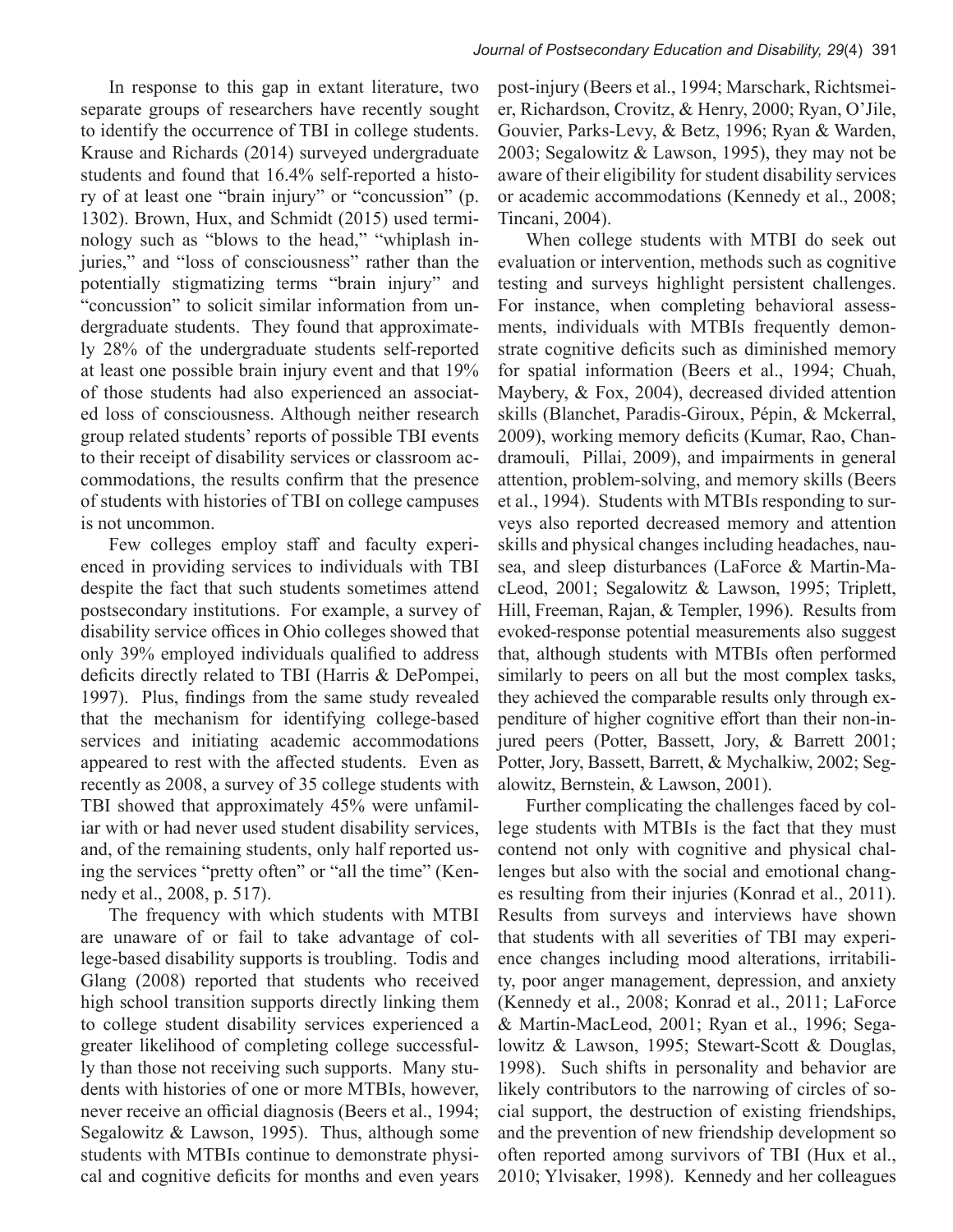(2008) confirmed this phenomenon through a survey in which they found approximately 50% of college students with TBIs of varying severities reported difficulty with relationships, and close to 30% indicated they had problems maintaining friendships.

College students with MTBIs routinely experience academic, cognitive, and social-emotional challenges that have the potential to affect their postsecondary experiences. However, perceptions of these students remain largely unexplored. As such, the purpose of this research was to obtain information about the phenomenon of being students with MTBIs in postsecondary settings.

#### **Methodology**

### **Participants**

Five students with self-reported histories of MTBI participated in the study. These students came from a larger group of 15 part-time or full-time undergraduate and graduate students enrolled at a large state university who had previously identified themselves either to us or to the Services for Students with Disabilities (SSD) office as having sustained one or more TBI. Students received information about the study either through the SSD office or word-of-mouth, and interested students self-selected to participate.

All participants met individually with us and completed research and clinic consent documents and demographic and brain injury background forms before participating in the interview. They also received a TBI Symptom Checklist to complete at their leisure. As shown in the Appendix, this form listed possible persistent symptoms within the categories of intellectual impairments (32 items), psychological consequences (16 items), mood disorders (3 items), physiological impairments (14 items), personality alterations (21 items), and neurological problems (12 items). Four participants returned the checklist during subsequent visits with us, and the fifth opted to send the checklist via electronic mail. Two participants also provided us with results of post-injury neuropsychological evaluations administered previously by other professionals. The following paragraphs provide specific information about each of the five participants with MTBI.

**Gabe.** Gabe was a 24-year-old, Caucasian, fulltime, second-year graduate student majoring in American History who lived alone in an off-campus apartment. He sustained his MTBI during a physical altercation during his senior year of college. He opted not to seek medical attention at that time and continued his coursework without interruption. Approximately one month post-injury, however, he sought diagnostic services to address persisting issues (e.g., headaches, memory deficits). He was diagnosed with post-concussion syndrome (PCS) at that time, although a computed tomography (CT) scan of his brain revealed no damage.

Gabe identified ten intellectual impairments, no psychological consequence, one mood disorder, six physiological impairments, nine personality alterations, and two neurological problems on the TBI Symptom Checklist. Verbally, he reported persistent intellectual difficulties at the time of the study including poor concentration, idea repetition during writing assignments, and memory problems. He also noted decreased task initiation, disorientation, and uncertainty about his level of knowledge about topics. Gabe reported experiencing mood swings exacerbated by the MTBI as well as inconsistent routines and fluctuating, and sometimes excessive, caffeine consumption. He stated he had decreased tolerance for alcohol and drugs, difficulty relaxing, and trouble falling and staying asleep at night. Despite these challenges, he chose not to register for accommodations through the SSD office, although he reported the chair of his department was aware of his injury. Gabe reported expending greater amounts of energy on his coursework following his injury than before, but his grades remained comparable.

**Mason.** Mason was a 20-year-old, Caucasian, full-time, second-year undergraduate student who lived on campus with a roommate and had not yet declared a major field of study. He sustained a short period of unconsciousness as the result of a motor vehicle accident occurring between his junior and senior years of high school. Following the accident, he spent four days in the hospital where, according to self-report, Mason was diagnosed with a severe concussion. Because Mason's MTBI occurred during summer break, he entered his senior year without interruption in the fall but received accommodations consisting of one-on-one assistance for examinations and extended time on homework.

Mason participated in a neuropsychological evaluation approximately one month prior to study participation. Performance on validity indices (i.e., *Computerized Assessment of Response Bias* and *Test of Memory Malingering*) administered at that time suggested non-neurological factors were adversely affecting his task performance; hence, all evaluation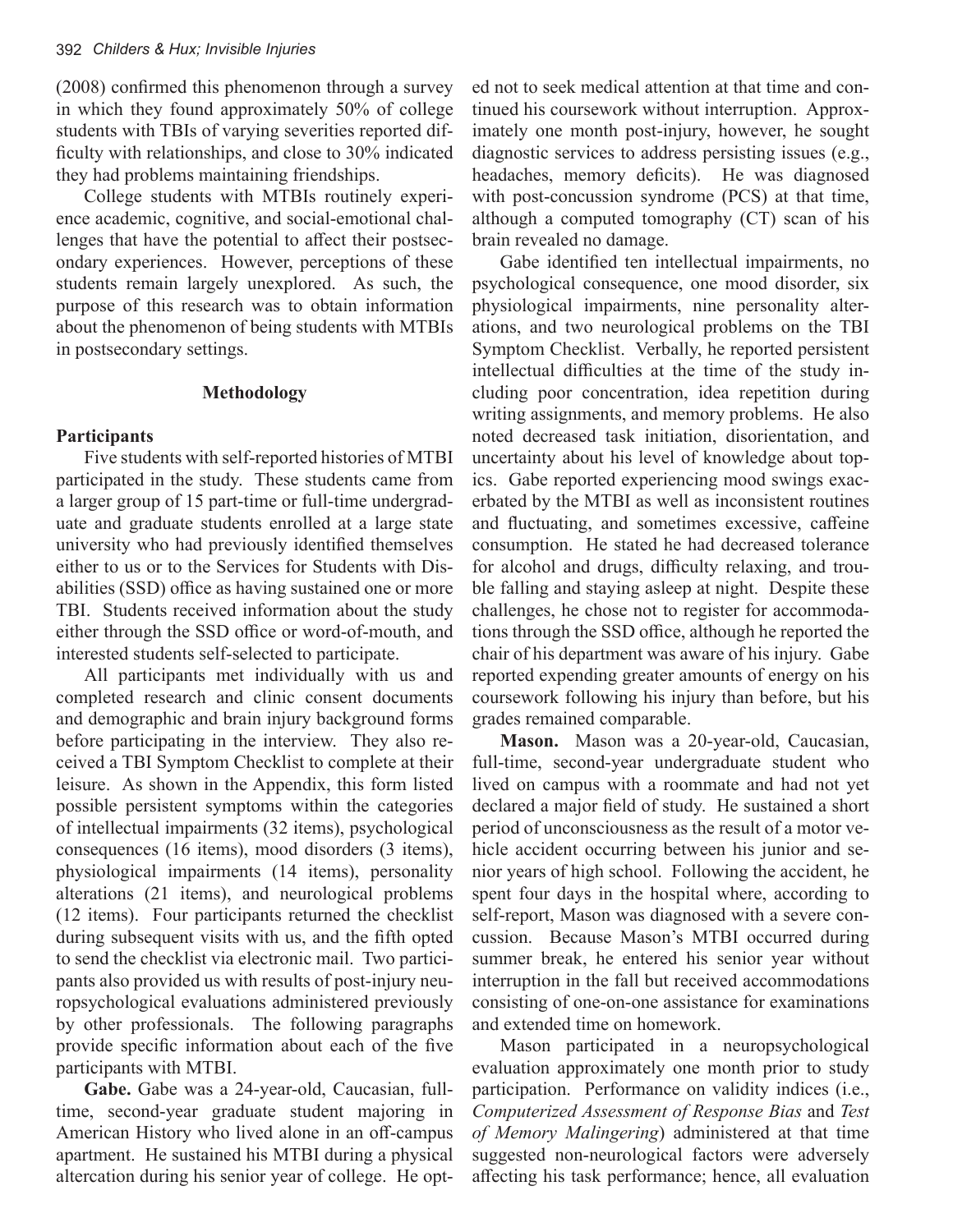scores must be interpreted with caution. Mason's performance on the Ward short form of the *Wechsler Adult Intelligence Scale-III* yielded scaled scores ranging from 6 to 9 on verbal subtests and 6 to 8 on performance subtests. His Verbal IQ score of 89 fell in the low average range, his Performance IQ score of 77 was in the borderline range, and his Full Scale IQ of 82 corresponded with the low average range. This contrasted with estimated premorbid intellectual ability in the average range based on Mason's current reading skills, educational level, and other demographic variables. Mason's performance on the *Rey Auditory Verbal Learning Test* yielded standard scores ranging from 70 to 73 and corresponding with verbal memory in the borderline range. His visual memory as measured by the *Rey Complex Figure Test* fell in the extremely low range (i.e., standard scores from 22 to 64). Mason also performed in the borderline or extremely low range on tests of word retrieval (i.e., *Animal Naming Test, Controlled Oral Word Association Test,* and *Boston Naming Test*). This contrasted with his high average (i.e., standard score of 110) receptive language performance on *Token Test* and his average performance (standard scores from 95 to 106) on the *Finger Tapping Test* and *Finger Localization Test*.

Mason endorsed five intellectual impairments, two psychological consequences, no mood disorder, one physiological impairment, no personality alteration, and no neurological problem on the TBI Symptom Checklist. Verbally, Mason reported persistent attention and memory deficits as well as struggles with panic attacks and anxiety at the time of this study. His SSD accommodations included extended time to complete assignments and tests, a quiet testing location, and early class registration. Mason expressed uncertainty about changes in grades or academic performance after his MTBI. He reported spending greater amounts of time completing assignments than before his injury, although he thought this change might be attributable to the increased demands associated with college versus high school curriculum rather than to his MTBI.

**Julie.** Julie, a full-time, African-American, third-year undergraduate student who lived alone in on-campus housing, sustained her MTBI while participating in an athletic practice session during her freshman year of high school. She experienced a brief period of unconsciousness followed by extreme grogginess. Julie's mother took her to the emergency room where Julie received a CT scan; she did not recall the results of the scan. One day after Julie's

injury, she returned to school but, for the remainder of her freshman year, remained on high levels of medication to address attention deficits, severe migraines, and depression. She was given an IEP with a designation of MTBI and received extended time to complete assignments. Julie transferred from her private high school to a public one at the start of her sophomore year but left before the end of the first semester because of continued physical and cognitive problems. During this time, she met with a counselor to re-learn study skills and cognitive compensation strategies, and she worked with a neurologist to manage the physical symptoms persisting from her MTBI. In Julie's third year of high school, she enrolled in an intensive on-site program through her school district that allowed her to complete all of her sophomore and junior credits over the course of a single year. She received "A" grades for all of her work in the program and then returned to the regular public school program where she successfully completed her senior year.

Julie participated in a psycho-educational evaluation approximately 1.5 years after sustaining her injury. Results revealed performance generally in the average to high average range on standardized measures assessing visual processing (*Motor Free Visual Perception Test – 3rd edition:* 90th percentile), visual-motor integration (*Beery-Buktenica Developmental Test of Visual-Motor Integration*: 30th percentile), auditory processing (*Comprehensive Test of Phonological Processing:* average range), conceptualization (*Woodcock-Johnson III, Quantitative Concepts:* 61st percentile; *Test of Auditory Processing Skills*, Auditory Cohesion Index: 50th percentile), association (*Woodcock-Johnson III,* Academic Knowledge: 82nd percentile), acquiring and remembering general knowledge (*Woodcock-Johnson III, General Knowledge:* 82nd percentile), and verbal reasoning (*Test of Auditory Processing Skills*, Auditory Reasoning: 37th percentile; *Cognitive Assessment System*, Planning: 79th percentile; Simultaneous Processing: 73rd percentile; Attention: 50th percentile; Successive Processing: 91st percentile). The testing revealed no areas of substantial cognitive impairment.

Julie identified ten intellectual impairments, three psychological consequences, one mood disorder, four physiological impairments, two personality alterations, and two neurological problems on the TBI Symptom Checklist. She described a variety of persistent intellectual impairments at the time of the study including difficulty concentrating, processing information, and solving problems. Emotional chal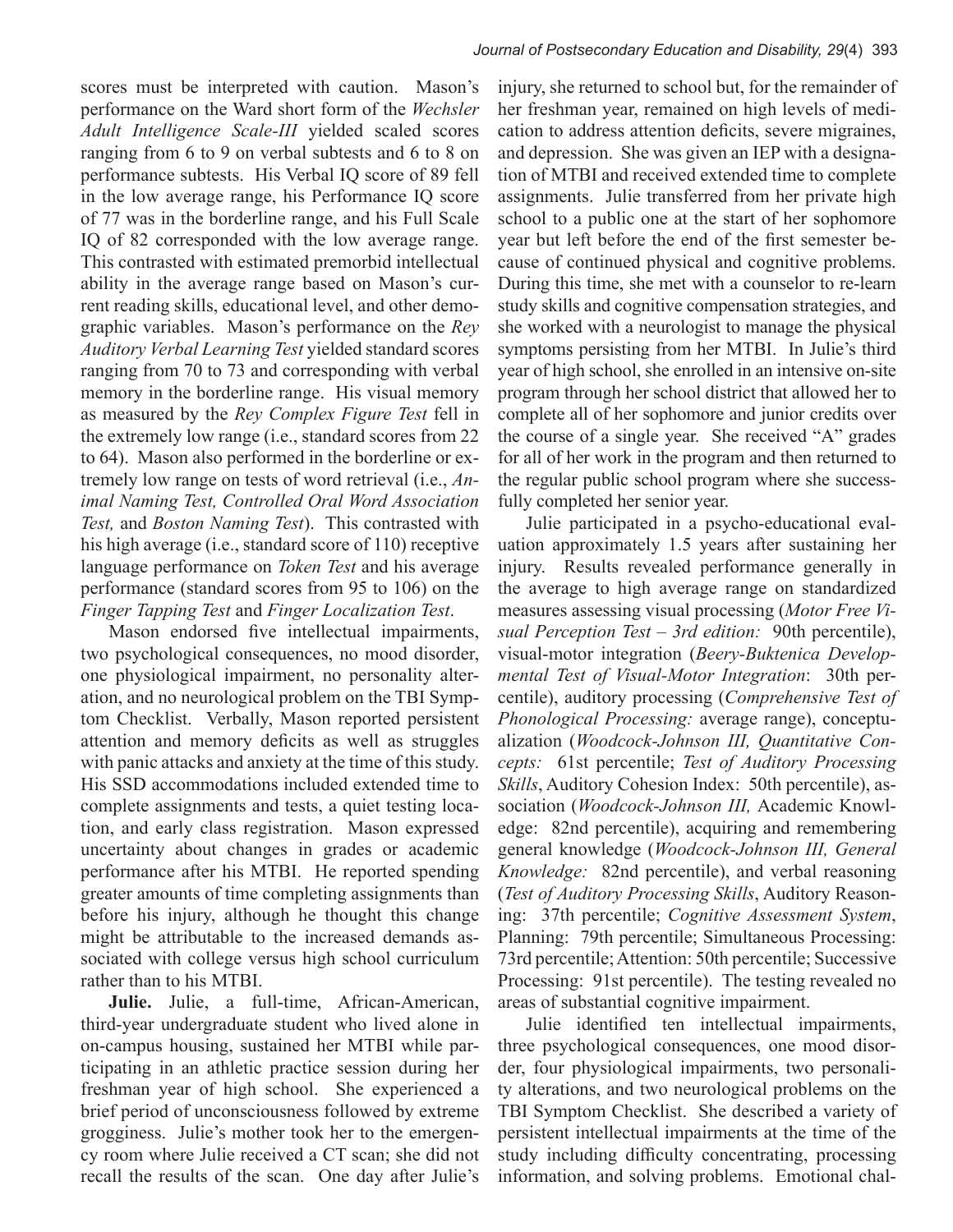lenges included emotional lability, feelings of depression and anxiety related to her injury, and a sense that others did not understand her difficulties. Physically, she reported struggles with fatigue, tension, sleep regulation, and sensitivity to sound, noise, and light.

Julie's SSD accommodations included classroom note-takers or permission to audio-record class lectures, extended testing time in a quiet location, and priority class registration. She reported spending long hours on her coursework. Although many of Julie's grades were "A's" or "B's," she had failed or withdrawn from several courses over the past three years. She also changed majors during her sophomore year from Textiles, Clothing, and Design to Hospitality, Restaurant, and Tourism Management because of the rigorous nature of the coursework in her first major. She reported that her current major was less stressful and demanding and that she was enjoying the courses.

**Molly.** Molly was a 27-year-old, African-American, full-time doctoral student in Psychology who lived alone in an off-campus apartment. She sustained her MTBI when she fell and hit her head on the counter and floor of her home shortly before beginning graduate school. Shortly after her injury, Molly's mother took her to see a medical practitioner because of repeated episodes of dizziness that were especially prevalent while she was driving. Molly was diagnosed with PCS at that time. During the first semester of graduate school, Molly's mother took her for diagnostic services to address persisting physical and cognitive issues (e.g., attention difficulties, emotional lability). As a result of testing, Molly received brief outpatient occupational and physical therapy services, neurofeedback from a neuropsychologist, and approximately four months of speech therapy to address organization difficulties. At the time of the study, Molly continued to meet with her neuropsychologist to address ongoing cognitive and emotional challenges.

Molly identified four intellectual impairments, no psychological consequence, no mood disorder, one physiological impairment, three personality alterations, and no neurological problem on the TBI Symptom Checklist. Molly stated having persistent difficulties with time management, task initiation, emotional lability, and hypervigilance. Despite these challenges, she chose not to register for accommodations through the SSD office, although she indicated she asked professors for extensions on papers as needed. Because of differences in undergraduate and graduate coursework, Molly felt comparison of her pre- and post-injury effort regarding schoolwork was not possible. Her grades, however, remained comparable.

**Dana.** Dana was a 34-year-old, African-American, part-time, fourth-year undergraduate student who was majoring in Public Affairs and Community Service and lived off-campus with dependents. She sustained a MTBI as the result of a physical assault occurring five years after high school. Immediately after her MTBI, Dana declined medical treatment but visited the emergency room one to two days later to have the bump on the right side of her head examined. She returned to the hospital approximately two years after her injury because of persistent cognitive challenges; an MRI performed at that time revealed no apparent brain damage. Approximately two years after that, she saw a neuropsychologist for a neurocognitive evaluation, and he diagnosed her as having sustained a MTBI. Dana did not, however, pursue recommended treatment from the neuropsychologist because of financial constraints. She enrolled parttime in an undergraduate program at her local university seven years after her injury.

Dana endorsed thirteen intellectual impairments, four psychological consequences, no mood disorder, two physiological impairments, three personality alterations, and no neurological problem on the TBI Symptom Checklist. Verbally, she described persistent intellectual impairments including difficulty with attention, memory, and information processing as well as struggles expressing her thoughts verbally. She also noted emotional changes including increased agitation and irritation, anxiety, discouragement, and apathy. Physically, she reported ringing in her ears and numbness and tingling in parts of her body. Her SSD accommodations included extended testing time in a quiet location. Because of the time lapse between Dana's high school attendance and her return to college, changes in grade performance were unknown. Since her return to college, Dana reported expending large amounts of time and energy to complete assignments and needing to review information repeatedly to learn it. She felt this process was more difficult than prior to her injury, although she questioned the impact of her age as well.

#### **Materials**

**Interview questions.** We developed a threeitem semi-structured interview. Questions one and two were designed to elicit responses from participants about their experiences as college students with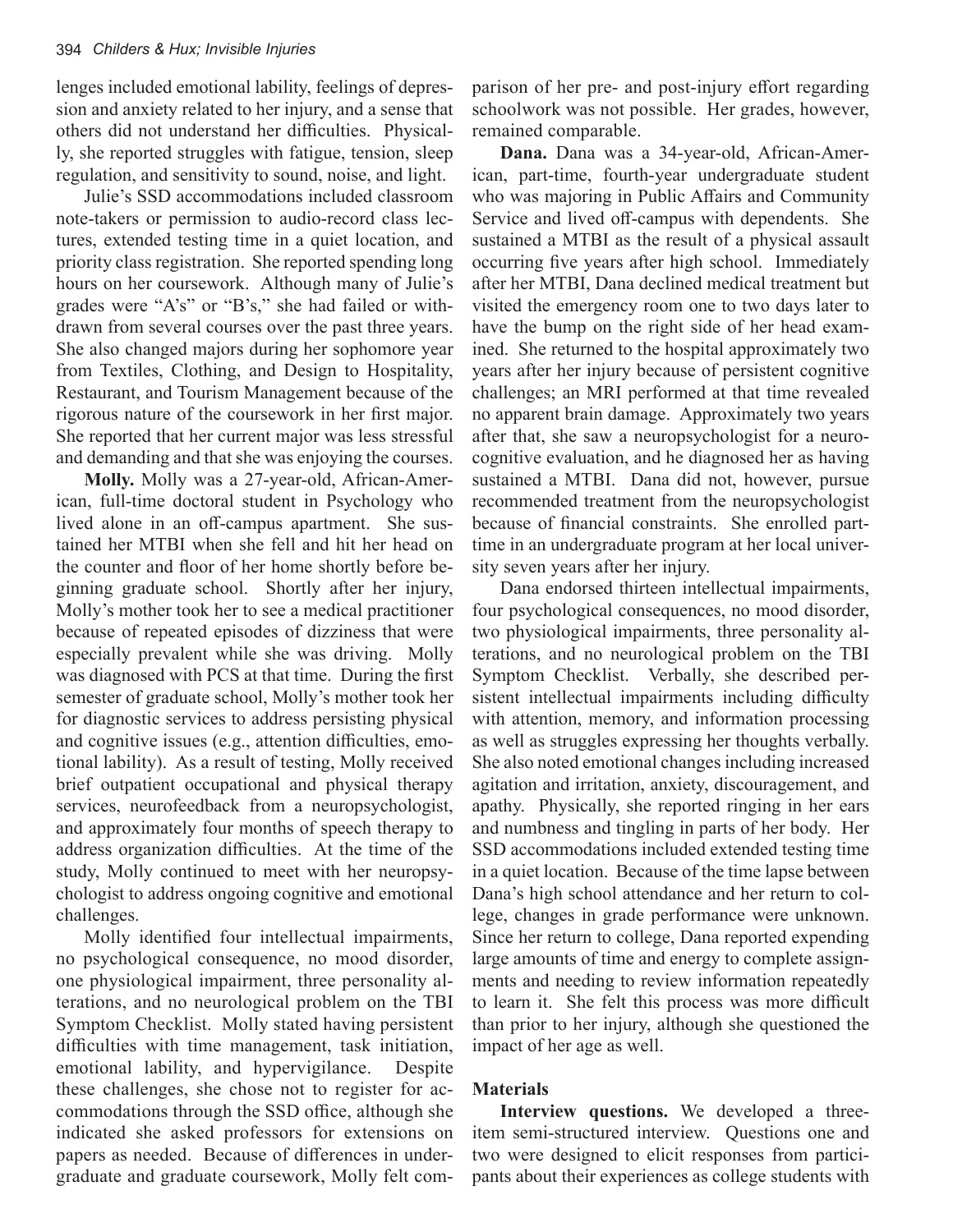MTBI and factors that shaped these experiences. We also created probes for these questions to encourage participants to clarify and expand their comments. The third question allowed participants to contribute any additional information they felt was relevant to the topic or to comment on gaps in the line of questioning.

**Equipment.** Audio recording of the interviews was completed using an Olympus Digital Voice Recorder VN-8100PC.

# **Procedures**

**Study design.** We used a phenomenological approach to structure the research, because an investigative technique focusing on unique events meshed well with the highly-individualized life experiences of college students with MTBI. In addition, phenomenological information analysis leading to descriptions highlighting the essence of individuals' experiences aligned with our desire to identify commonalities as guides for educators attempting to develop and implement effective college accommodations. Finally, phenomenology's close association with post-positivist thinking and its view that reality requires the melding of internal experiences and external events and involves both inquiry and reflection (Creswell, 2007; Denzin & Lincoln, 2011) made it an ideal approach to explore the realities of students as mediated by their internal MTBI experiences and the external events of college life.

**Our role as the researchers.** We have background experiences researching and working with individuals with TBIs. Given our experiences, we exerted caution to avoid biasing the study findings with our preconceived notions about the life experiences of individuals with MTBI. We did this by developing a semi-structured interview that included broad, non-leading questions and follow-up queries encouraging the free description and exchange of ideas. In the last portion of each interview, following the guidelines of Creswell (2007) and Moustakas (1994), we encouraged participants to share any additional information related to their experience about being a college student with MTBI that they felt had not been adequately addressed during the previous part of the interview.

**Interviews**. Individual interviews with study participants lasted approximately one hour each and took place in a quiet room with a one-way mirror through which a second person observed and took online field notes. During the interviews, the participants described their experiences as college students with MTBIs and discussed factors influencing those experiences. Follow-up questions addressed topics commonly related to college experiences (e.g., coursework, social life) as well as ideas emerging from earlier responses. At the end of each interview, participants had the opportunity to provide additional details or information they felt relevant to expressing the experience of being a college student with a MTBI. Artifacts included our field notes taken during the interviews and demographic, symptom, and injury data collected via questionnaire, checklist, and structured interview questions. All interviews were digitally recorded for later transcription and analysis.

# **Data Analysis**

We used a phenomenological methodology outlined by Moustakas (1994) and Creswell (2007) to analyze statements from transcribed interviews. We first read through each transcript twice, writing critical statements in the margins. Next, we reviewed the critical statements, giving them all equal weight, and began to group them into "clusters of meaning" (Creswell, 2007, p. 61). After that, we compared our initial findings with one another and used them to reach consensus on the clusters of meaning most representative of all participants. We used the final clusters of meaning to generate a textual description of participants' experiences as college students with MTBIs. We identified structural factors—such as aspects relating to teachers, family, and social life—that mediated the reported experiences (Moustakas, 1994, Creswell, 2007). Finally, we used the information from the textual and structural descriptions to ascertain the "essence" of the participants' college experiences (Creswell, 2007, p. 62).

# **Validation and Validity Checks**

Coding and analysis of the transcripts served as the first form of validation confirmation of the interview data, and member checking by survivor participants functioned as the second form. Validity was assessed through triangulation with seven studies where researchers asked college students with TBIs (Haag, 2009; Kennedy et al., 2008; LaForce & Martin-MacLeod, 2001; Stewart-Scott & Douglas, 1998) or differing combinations of college students, their families, friends, educators, and medical providers (Bush et al., 2011; Hux et al., 2010; Todis & Glang, 2008) about challenges associated with postsecondary education. We focused on students with different severities of TBI: mild (LaForce & Martin-MacLeod,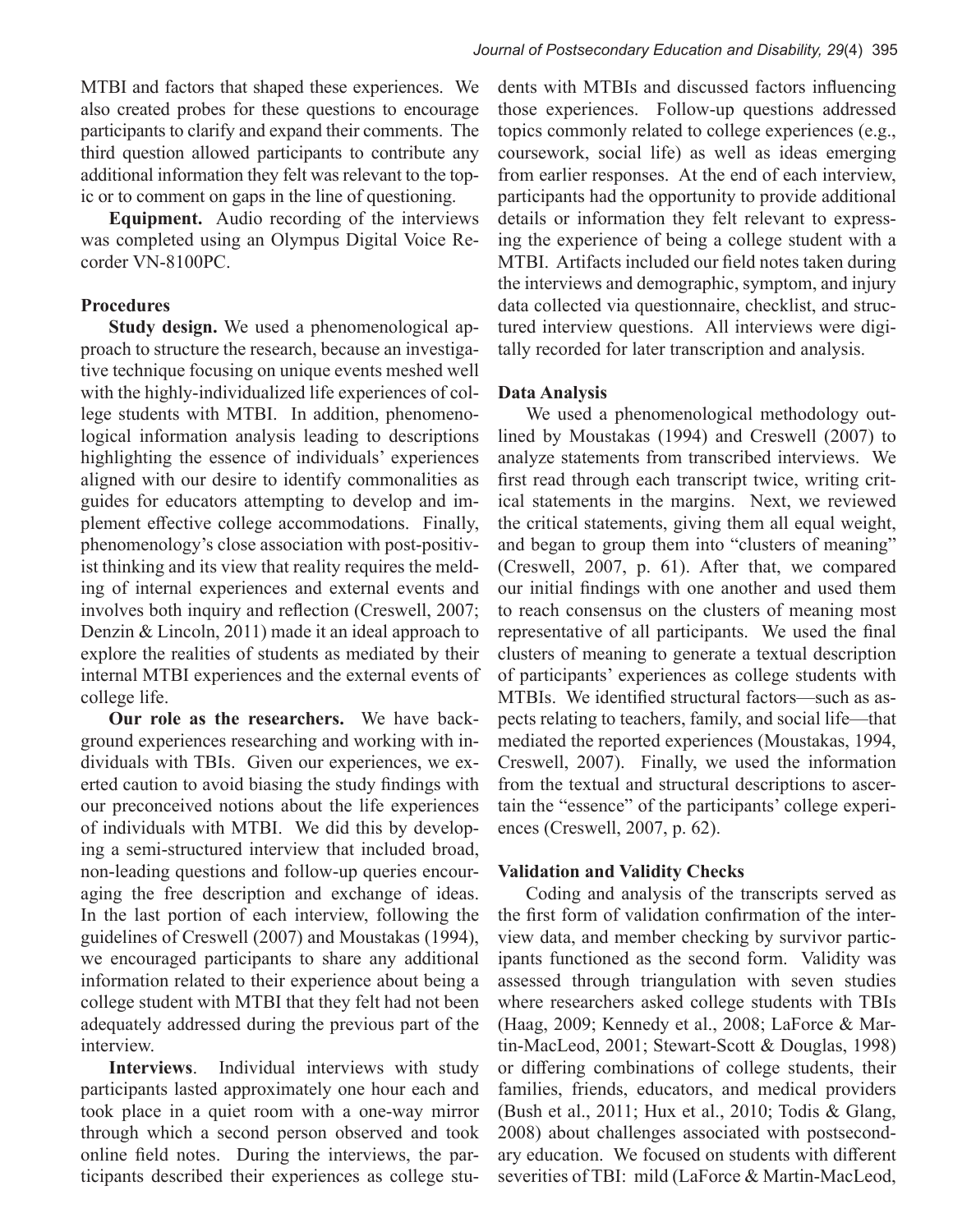2001), mild-to-moderate (Haag, 2009), moderate-to-severe (Todis & Glang, 2008), severe (Bush et al. 2011; Hux et al., 2010; Stewart-Scott & Douglas, 1998), and unspecified (Kennedy et al., 2008). Two of the studies (LaForce & Martin-MacLeod, 2001; Kennedy et al., 2008) involved surveys, and the remaining five studies (Bush et al., 2011; Haag, 2009; Hux et al., 2010; Stewart-Scott & Douglas, 1998; Todis & Glang, 2008) involved participant interviews.

#### **Results**

Our analysis of the participants' transcripts led us to discover an overarching theme of *change* and two subthemes (i.e., changes to self and changes in the college experience). Each subtheme contained three areas further defining the types of changes experienced by participants. *Changes to self* included (a) cognitive changes, (b) physical changes, and (c) social/emotional changes; and *changes to the college experience* included (a) academic changes, (b) accommodation changes, and (c) advocacy changes. The participants' college experiences were further mediated by positive and negative factors. Positive mediating factors were (a) self-determination, (b) support from family and friends, (c) teacher support, and (d) academic accommodations; negative mediating factors were (a) injury invisibility and (b) coursework difficulty.

# **Changes to Self**

**Cognitive changes.** All participants experienced persistent cognitive difficulties as a result of their MTBIs. A majority reported diminished information processing speed. For instance, Dana avoided group work, because she felt that she needed "extra time to really process the information." Gabe, too, stated, "I think things take me longer…than they did for me in the past; longer than…they do for my peers, generally."

Attention deficits also emerged as challenges for some participants. For example, Gabe noted, "I will get distracted…when I'm doing research on the Internet. I'm supposed to be looking up journals, [and] like I'll just subconsciously go to Facebook or something." Even Mason, who attributed the majority of his academic challenges to his transition from high school to college, acknowledged that he could "maybe get sidetracked and maybe that's [an] attention thing."

Several participants spoke about memory difficulties following their MTBIs. For example, Molly

commented, "After my head injury, I would just… not…encode things. So it was like the forgetfulness was still there but was just a little bit more." Dana echoed this sentiment, saying, "Classroom settings, sometimes they can just be a challenge….You have to go in there, you have to listen, you have to try to retain all this information. A lot of times writing notes is just like, 'Okay, I wrote them but what did we talk about?'" Gabe, too, struggled with issues related to memory, reflecting, "I used to have this passive, like latent memory of the things that I did over…a window of five or six days. I could say immediately what I did two days ago, as where after the injury,…I haven't been able to do that. I have to actively sit down and think about it, and the day, instead of being a singular day, sometimes seems like it's made up of several conjoined parts."

**Physical changes.** The participants experienced various physical changes resulting from their injuries. For example, Mason sustained an arm injury that prevented him from resuming his athletic endeavors, and Molly experienced vision changes that interfered with her ability to track written words; Gabe and Julie reported persistent headaches.

A majority of the participants also mentioned sleep cycle disturbances. Dana remarked, "I would say the biggest thing would be sleep. I wasn't sleeping well….Or if I did get to sleep, it was like my mind just wasn't ready to rest." Gabe, too, reported difficulty getting his mind to rest, commenting, "I also develop…this kind of mania at night where—I think it's because I'm tired—my…thoughts seem to accelerate." Julie's sleep issues frequently resulted in physical and academic consequences. As she put it, "It's like, something's gotta give there….This week was bad, because I stayed up way too late like for the last two weekends, so my brain's like, 'You really can't keep doing this,' and I missed class because I slept through the alarm."

Mental and physical fatigue were also common participant complaints. For example, Molly reported, "The second year I had it [the MTBI],…things like reading an article…made me really tired….I would read something, and I would be like, 'I need to take a nap.'" Julie's mental and physical fatigue frequently affected her emotional state. For instance, she described a difficult day saying, "Finally I just wanted to burst into tears, because I just was like, 'I'm tired.' …I turn into a two-year-old—honestly—where I'm like, 'I don't wanna." I get really whiney and really tired, and I space really bad."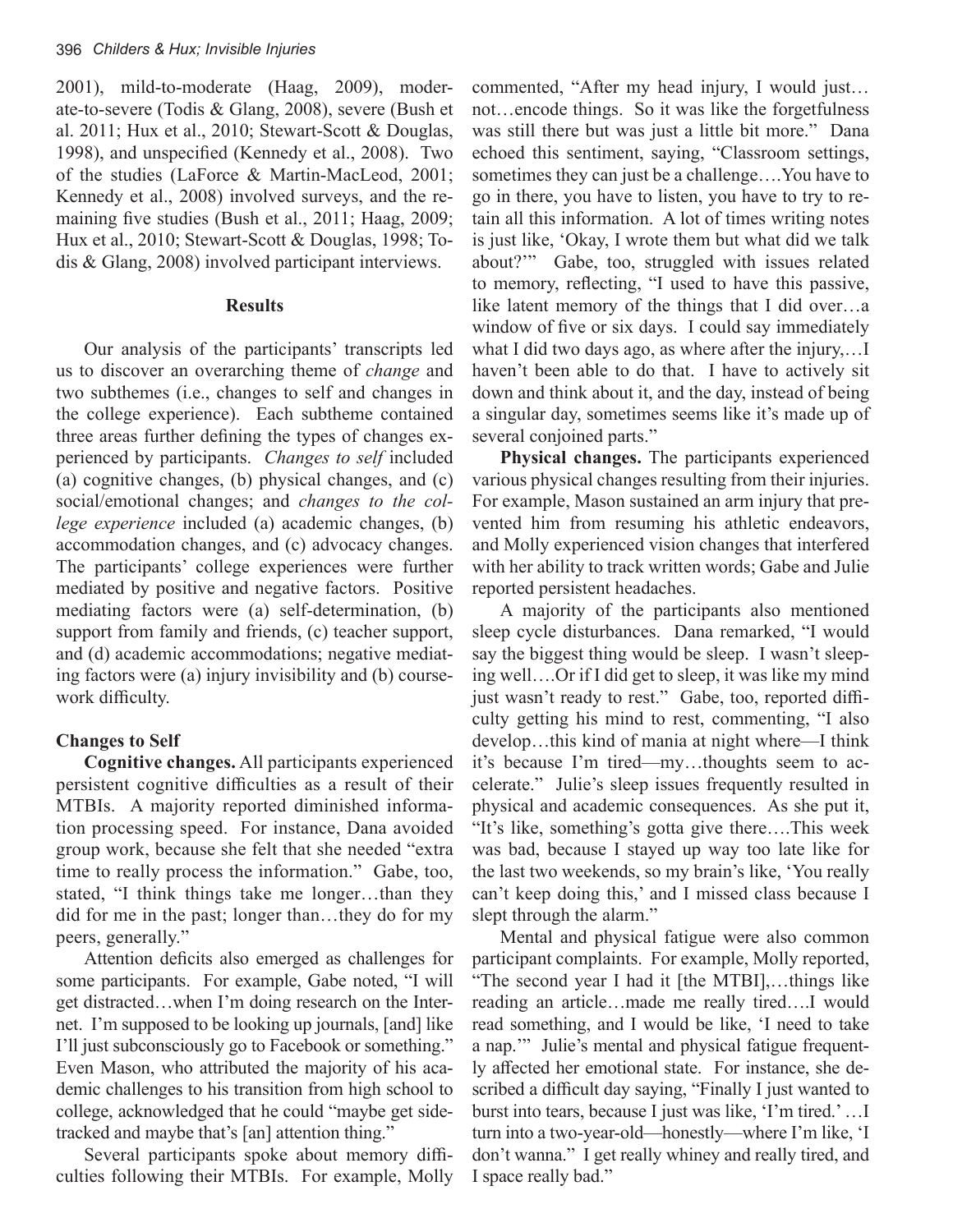Three of the participants also reported less stamina for the rigors of college than students without disabilities. Julie remarked, "I think I'm Wonder Woman, but I'm not. I think that's the biggest thing, is just like trying to do everything, and I can't." She went on to say, "I feel like they're [peers] able to balance everything out and juggle it more." Gabe too remarked, "I mean I have a much lower threshold for stress and work which…it's all relative to other people.''

**Social-emotional change.** Social and emotional changes were evident for all participants, but they were expressed in unique ways. Gabe, for example, struggled with negative emotions. He reflected, "I've become a much more angry person.…I…tend to be very caustic in critiques of other people's work." Molly, too, struggled to interact with others, commenting, "[I] tend to be emotionally expressive, so…like if I'm bored or I'm kind of disgusted with something, it's hard for me to hide it. And having a head injury just makes all that worse." In contrast, Julie had many friends and interacted well with others. However, she struggled with an underlying fear of rejection fostered by her negative experience with her friends at the time of her injury. As she put it, "I overbook myself socially a lot,…or say yes to something when I know I have a paper due. But it's like I don't wanna be left out, because I don't want them [peers] to stop being my friends." She also struggled with emotional lability commenting, "I've always been emotional, but, like since my accident, like someone can do something, and I'll just start crying. There is no reason for me to cry, and then I start focusing more on like emotional stuff. And it totally affects my school stuff way more than it should." Dana's challenges with social interaction stemmed from her post-injury difficulties organizing and expressing her thoughts. For instance, she stated that before her BI she could, "engage in… debated conversations," but that after the accident, she avoided them. As a result, she became "a listener, because it just…becomes too much." Even Mason reported he had become more aware of the potential negative outcomes of risk-taking which affected his behavior during social situations with peers.

# **Changes to the College Experience**

**Academic.** One of the key academic changes in the college experiences of the participants revolved around the time and effort required to complete coursework. For example, Mason commented, "If, for our test, I have to memorize so many things, I'd have to start probably earlier," and Gabe reported that

the writing process took longer for him than for his peers. Julie, too, struggled, reflecting, "I think I may need an hour to do stuff, but it really takes me three hours to do it, and I didn't comprehend that." Dana, on the other hand, recognized her decreased information processing speed and compensated by spending extra time to "write everything down and go over things more than once."

Some of the participants also noted difficulties with task initiation. For example, Molly commented that, prior to her injury, she was "really, really concerned" if she turned a paper in late, but, after her injury, she was unconcerned about submitting work in a timely fashion. She commented, "There are some days when I do not do any work at all....I know in grad school, in order to be productive, you need to get something done every day. But there are some days where...I'll just be sitting there in my office." Gabe echoed this sentiment, saying "I never had…the difficulty I have now in approaching my work. [It is]…like a mental obstacle to get started on it."

The participants responded to their academic challenges in different ways. Julie changed to a less rigorous major. Dana enrolled part time, and she and Mason both routinely used SSD accommodations. Molly moved to a different department where she felt the professors understood the academic implications of her MTBI, and Gabe purposely enrolled in less demanding credits. The results of these self-initiated modifications varied. Mason transitioned off academic probation after beginning to receive SSD services, but Dana continued to struggle with one of her courses. Julie reported increased satisfaction and academic performance in her new major; whereas, Molly and Gabe continued to report no change in their performance, which they described as comparable to that of their peers.

**Accommodations.** The participants identified registration with the SSD office and/or access to accommodations as a factor distinguishing their college experiences from those of their peers without disabilities. For example, Mason reported he routinely approached professors about his accommodations and Dana stated, "It is a challenge I think for me, not only being older but, with…a lot of the professors obviously I have to go to them and tell them,…'Okay,…I'm registered with the SSD office.'" Julie, too, felt the process added an extra layer of complexity commenting that it was "hard finding…a balance….and…learning how to take…advantage of them [resources]."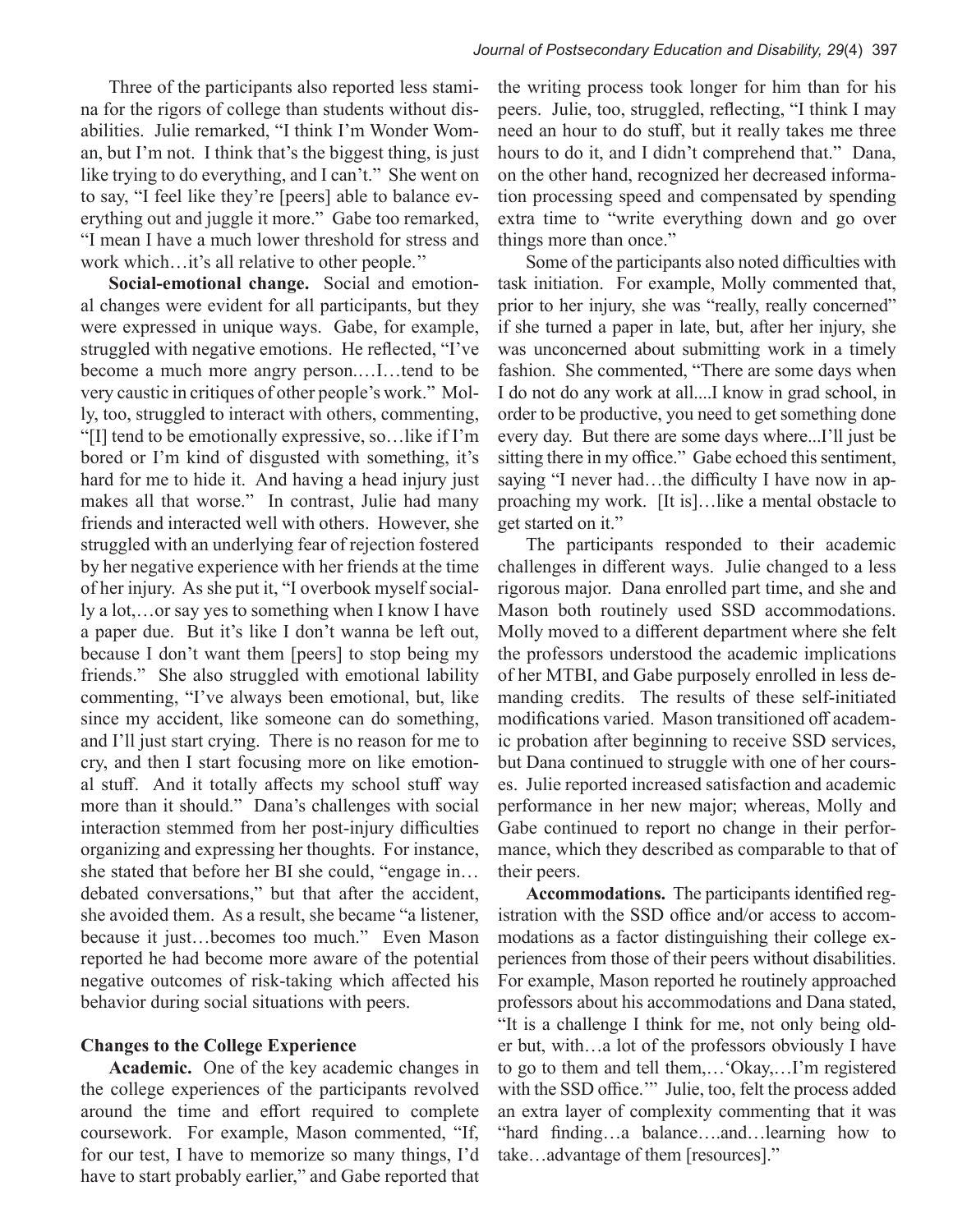Molly and Gabe saw their need for accommodations as setting them apart from their peers without disabilities. Molly, for instance, commented that the professors in her first program routinely gave her easier research responsibilities like literature reviews instead of more complex tasks like data analysis. In her words it was "…like not getting the same training." In contrast, Gabe's concerns revolved around using extended time on a standardized entrance exam. As he put it, "I was looking into extended time…and I guess they qualify your school in some way if you get [it]. You just get an asterisk attached to it [the result]. So I don't know what kind of implication that would have in terms of [an] admission committee."

**Advocacy.** The participants acknowledged the need for self-advocacy as they sought services and support related to their MTBIs from professors. For Mason and Gabe, the process appeared to be relatively neutral. Gabe reported he rarely discussed his MTBI with individuals in his department, but that the chair of the department, "might know about it [the brain injury], because it was included in my application materials." He went on to say, "We might have talked about it once or twice, but it hasn't been the consequence of…any course work." Mason, on the other hand, reported freely talking with a number of his professors about his academic needs. In contrast, Julie's experience was stressful. She reported difficulty getting "the courage to go talk to a professor and tell him like, 'Hey I need extra time on this.'" Even Dana, who relied heavily on academic accommodations, acknowledged that she found approaching her professors challenging. Interestingly, although Molly expressed distress related to her need for accommodations, she reported that her self-advocacy skills with professors and others had improved over time.

The participants readily acknowledged the presence of personal, social, and environmental influences that colored their perceptions about their college experiences. Some of these influences were positive, and others were distinctly negative.

#### **Positive Mediating Factors**

**Self-determinism.** The participants identified their personal resolve, beliefs, and actions as positively affecting their perceptions of their experiences as college students. Dana, for example, pursued academic success by honing her note-taking skills and becoming "more organized" to meet her academic challenges; whereas, Mason reported spending more

time planning commenting, "[I] try and make sure I…do whatever I can to succeed."

Julie's self-determinism was rooted in her desire to demonstrate her intelligence and academic worth. She recalled, "My freshman year [of high school], I remember the principal of our high school told me that…'You need to understand that you're never going to college.'….So he's a big motivator in the fact that I'm gonna prove him wrong, and I'm gonna graduate." Similarly, Molly's decision to enroll in a complex statistical modeling course stemmed from her desire to prove to her professors that she was capable of completing challenging post-graduate work. Even Gabe reported being motivated to exceed the expectations of his professors by producing noteworthy academic projects.

**Support from family and peers.** Each of the participants listed some type of family and/or peer support as positively affecting their college experience. Support from mothers topped the list for four of the five participants. Mason, for instance, credited his mother with helping him receive accommodation services, and Molly commented, "My mom…is like my biggest advocate….I think I probably got better care than most people, because my mother made sure of it." Julie, too, reflected, "She's very helpful and supportive still, like when I'm stressed,…she'll come over at two o'clock in the morning if I need her to."

Gabe acknowledged the role of his parents but felt that peers, especially members of the opposite sex, strongly contributed to his positive experiences. He related that both his former girlfriend and last female roommate had provided support and structure for his life. Dana, too, reported she relied heavily on individuals outside of her immediate social circle because her parents and closest friend felt she was "fine." Specifically, she reported, "With a couple of students that…I feel comfortable with,…I can ask them, 'Well what…are we doing? What's going on?' And you know they'll just [say], 'This is what we're doing.'"

**Educator support.** The participants defined educational support in different ways. Julie reported her current college experience was positively affected by educational rehabilitation and supports provided by a teacher and a counselor during her high school education. She commented that her counselor had helped her "learn how to…think different, and learn how to learn again, 'cause that was the biggest struggle." Mason appreciated the access to necessary academic supports his postsecondary teachers provided stating, "They're really helpful, and they understand. They…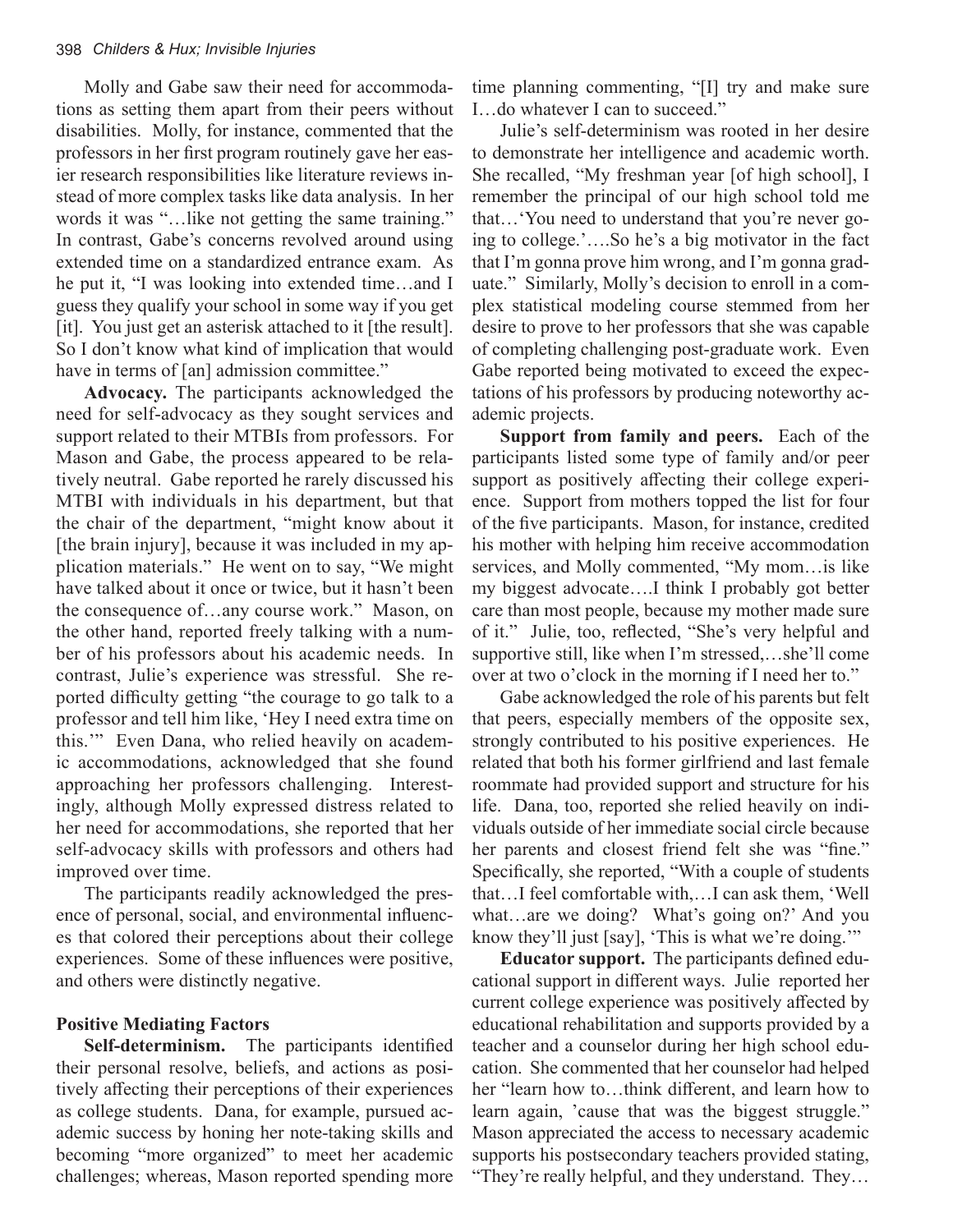meet my accommodations that I need." Dana appreciated the professors who were "more structured" and went "by the syllabus." Similarly, Gabe mentioned that his teachers' class structure and expectations led to his positive views of postsecondary education, because it enabled him to complete course requirements without seeking formal accommodations. For Molly, the emotional support from her department and her academic mentor related strongly to her positive views of her college experience. She reflected, "I feel like I can be like, 'I am really stressed out. I haven't gotten a lot of sleep….I don't feel like I know what I'm doing.' And I don't feel like he's [the mentor] gonna hold that against me."

**Academic accommodations**. The participants identified registration through the SSD office or access to academic accommodations as a positive factor mediating their college experiences. Mason commented, "I wasn't [associated with] the Students with Disability [Office] my first year in college.…That year didn't go well. I got put on…academic probation.…I registered [with the SSD office], and I got off academic probation after." Dana, too, commented, "Just going…[to the SSD office] to take my tests, the pressure…is…almost gone. If I've taken the…test in the [class] room, it's like an anxiety…I lose my focus." Gabe, Julie, and Molly relied on accommodations to a lesser degree but still felt they were helpful. Julie, for instance, commented, "I really don't have to use my services through SSD…like ever honestly… but this one class I'm like, "No, I need to do that [use accommodations]."

# **Negative Mediating Factors**

**Injury invisibility.** The primary negative factor reported by all five participants was the perceived invisibility of their MTBIs. As Gabe put it, "I think… outwardly [I'm] the same in many respects. I don't think it's evident [the MTBI], but it's very evident to me at times." Molly, too, commented, "It's almost easier to have like a broken leg or to be in a wheelchair, because people can see the obvious limitation. But when you have a brain injury, it's not always obvious." Julie echoed this sentiment reflecting, "If I had some head gear on,…[professors] would probably be like, 'Oh yeah! You're right. You do have a head injury.' But because I look and I talk just fine,…they're always shocked that something could be wrong inside."

**Coursework difficulty.** A number of the challenges the participants faced related directly to coursework expectations. For instance, Julie stated, "…it [college] was hard…mostly because…I was in a stressful major with a lot of critique…and it…affected me, it would stress me out emotionally too." Dana, too, reported difficulty meeting postsecondary academic demands commenting, "It's a challenge, because there is a lot of work, a lot of reading, and then you have to memorize these rocks [for geology class]." She then described her criminal procedure class saying, "…you have to not necessarily know the definitions, you have to apply, and that's very challenging for me." Mason, on the other hand, struggled with the general transition from high school to college coursework expectations.

Gabe and Molly's difficulties with coursework performance related directly to their self-perceptions and the expectations of others. For example, Gabe remarked, "There's been that looming concern that you need to obviously distinguish yourself,…so… that's certainly exacerbated the course load that I've had. I could have arranged it so it was more manageable, less stressful on myself." Molly, too, commented, "You had the added factor of having a brain injury, but you also had the added factor of 'Oh great, I'm the only African American in this department.' So,…I feel…the pressure of …I have to be really, really good at this."

# **Triangulation Results**

We compared the results of the current study with findings from seven studies of postsecondary students with differing TBI severities (Bush et al., 2011; Haag, 2009; Hux et al., 2010; Kennedy et al., 2008; LaForce & Martin-MacLeod, 2001; Stewart-Scott & Douglas, 1998; Todis & Glang, 2008). Three of the studies (Bush et al., 2011; Hux et al., 2010; Todis & Glang, 2008) also included feedback from individuals associated with the participants with TBI (e.g., family, instructors, and peers).

Many of the findings from the validation studies aligned with those of the current study. For instance participants in all studies, including LaForce and Martin-MacLeod's (2001) study examining post-injury symptoms in college students with MTBI, reported physical, cognitive, and social-emotional changes following their TBIs. One difference that emerged was that the current study participants reported longstanding *subtle* physical changes (e.g., fatigue, sleep cycle disturbances) following their MTBIs; whereas, individuals in the validation studies reported combinations of persistent *subtle* (Hux et al., 2010; LaForce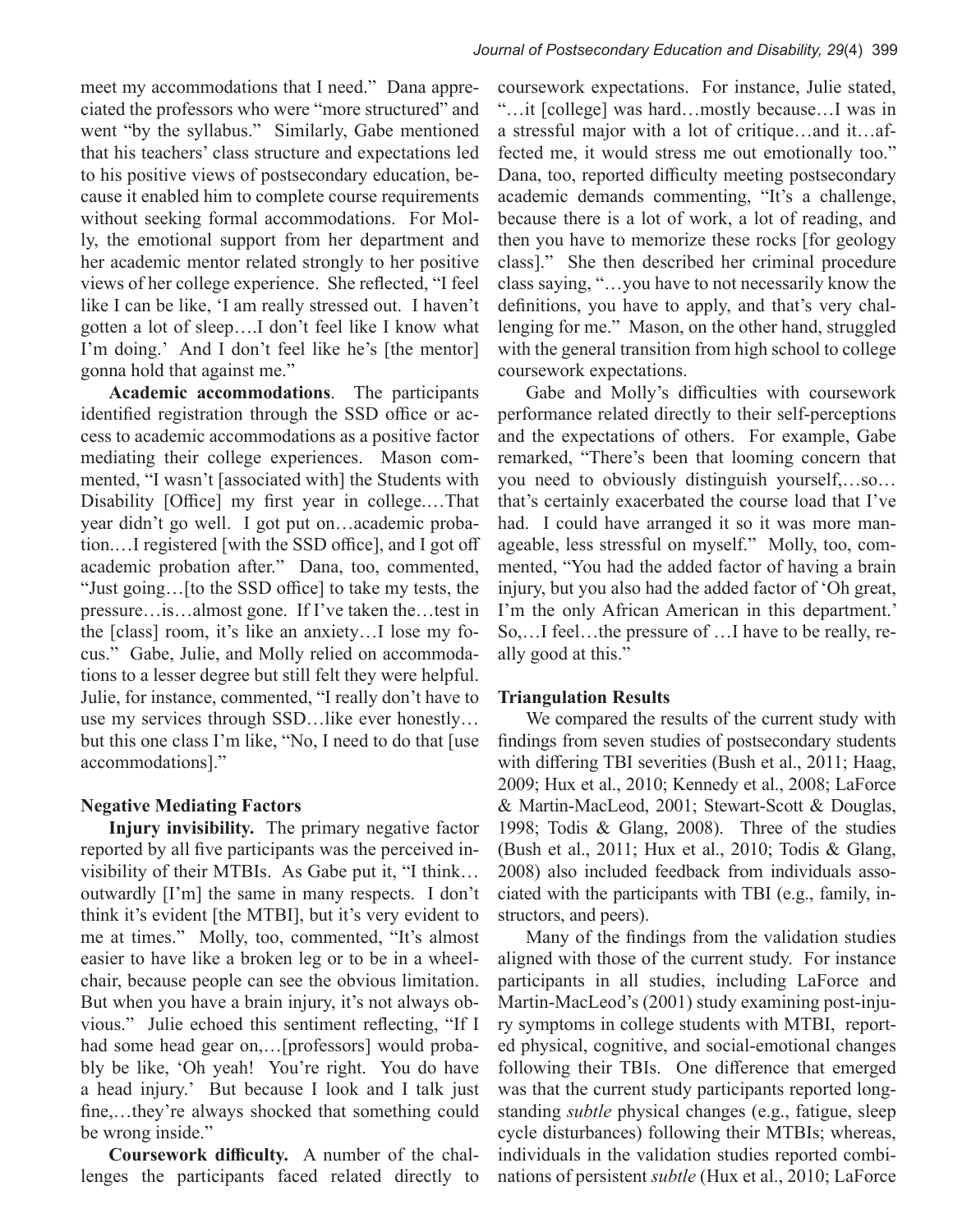& Martin-MacLeod, 2001; Kennedy et al., 2008; Stewart-Scott & Douglas, 1998) and *overt* (e.g., poor coordination, impaired limb movement) (Haag, 2009; Hux et al., 2010; LaForce & Martin-MacLeod, 2001; Kennedy et al., 2008; Stewart-Scott & Douglas, 1998) symptoms.

Participants both in the current and validation studies mentioned academic changes either in the form of increased difficulty with coursework or with the implementation of academic accommodations following TBI. However, only participants in the current study and Haag's (2009) study discussed how the process of advocacy changed their perceptions of their college experience. Current study participants focused on factors such as finding courage to self-advocate and the negative impact of asking for help on self-perceptions of academic competency; this contrasted with Haag's participants who reported feeling guilty about asking instructors for support.

Haag's participants also identified patterns of power imbalance, oppression, bureaucratic barriers, and privilege at the instructional, departmental, and institutional levels that affected their college experiences. In contrast, although all participants acknowledged the need for support from instructors and several participants experienced difficulty obtaining needed accommodations and supports from single instructors, no established practices of mistreatment emerged. In fact, participants in the current study spoke positively of the supports provided through the SSD office and did not mention institutional barriers beyond the need for broader education about MTBI for faculty and staff.

Positive mediating factors were consistent between the current participants and those in the validation studies. However, differences in negative mediating factors emerged. Specifically, only two validation studies mentioned injury invisibility (Haag, 2009; Hux et al., 2010) and coursework difficulty (Bush et al., 2011; Todis & Glang, 2008). In contrast, current study participants identified both factors as integral to their college experiences.

# **Discussion**

The number of postsecondary students with TBI is increasing (Daneshvar et al., 2011; Grossman, 2009; Madaus et al, 2009). Although the majority of individuals who sustain MTBIs fully recover within a period of several weeks or months, a small subset

experience ongoing challenges (Carroll et al., 2004). The findings from participants in the current study suggest that postsecondary students with persistent symptoms post-MTBI may face fundamental *changes* to their self-perceptions and to their college experiences. Specifically, participants identified negative cognitive, physical, and social-emotional changes coupled with academic challenges, accommodation needs, and advocacy roles that they felt set them apart from their peers without TBIs.

Internal and external mediating factors may affect the perceptions of college students with MTBIs. The participants in the current study identified self-determination to succeed, access to accommodations, and family and educator support as factors that positively affected their college experiences. In contrast, they identified injury invisibility and coursework difficulty as negative mediating factors.

Factors beyond those specifically identified by the participants may have contributed to perceptions about college experiences. First, the participants attended a large university with robust SSD services and supports. However, postsecondary SSD supports and services vary among institutions and are generally less comprehensive in smaller colleges and universities (Raue & Lewis, 2011). Thus, had the participants attended a smaller institution or one with limited services, their perceptions about the positive role accommodations played in their college experience might have differed. On the other hand, had the students attended a smaller institution, their struggles with self-advocacy, injury invisibility, and coursework management might have been less pronounced, because they knew their instructors better and felt more comfortable sharing their accommodation needs with them.

The results of seven validation studies (Bush et al., 2011; Haag, 2009; Hux et al., 2010; Kennedy et al., 2008; LaForce & Martin-MacLeod, 2001; Stewart-Scott & Douglas, 1998; Todis & Glang, 2008) provided strong confirmatory support for the current study findings. The differences that emerged, however, suggest that college students with MTBIs may struggle with subtle or invisible deficits and find the process of self-advocacy more challenging than their counterparts with more severe TBIs. In part, this may reflect a heightened self-awareness of cognitive and physical deficits and the need to advocate with instructors more frequently than is necessary by individuals with more apparent deficits.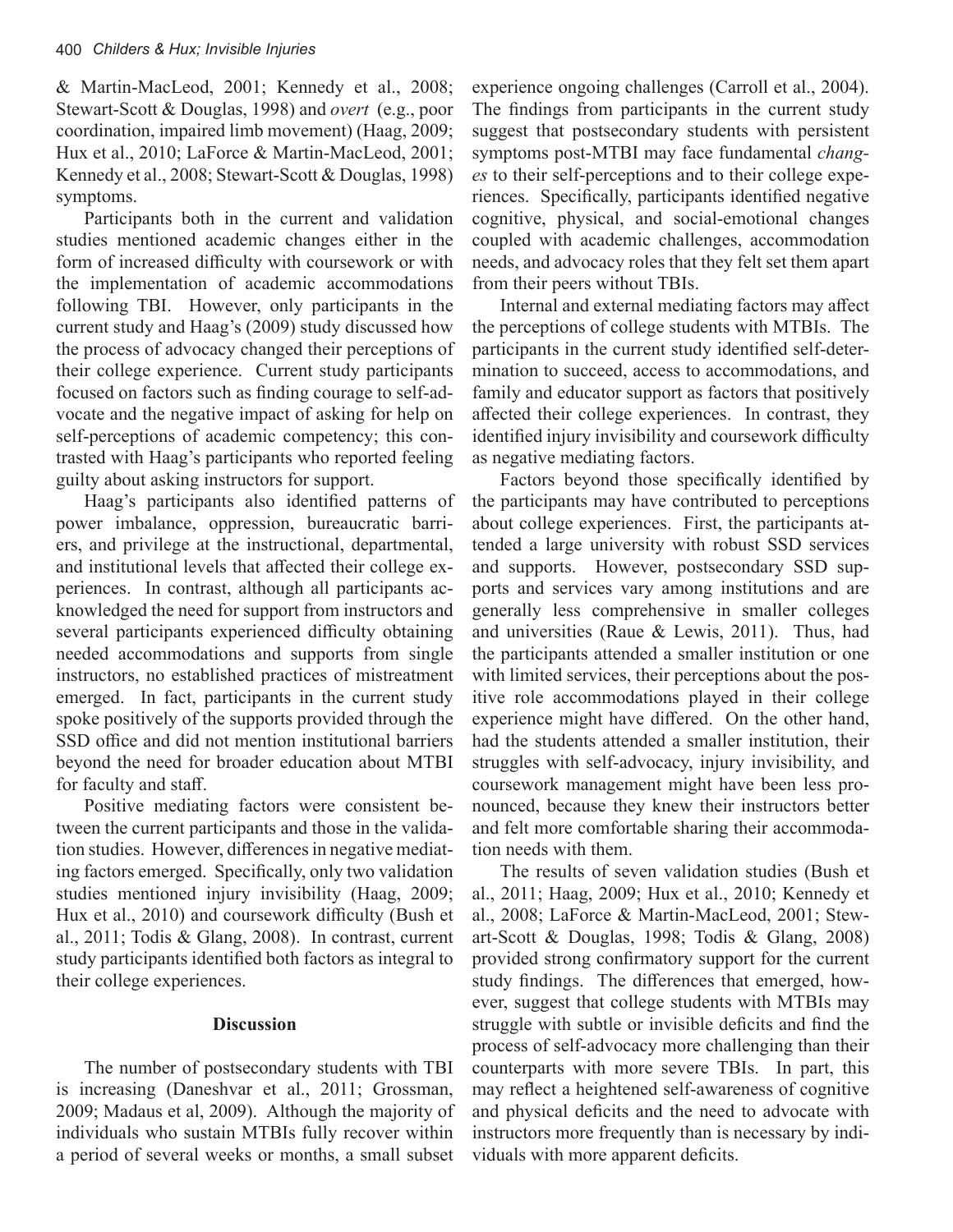The physical, cognitive, and social emotional challenges reported by college students with MTBI in LaForce and Martin-MacLeod's (2001) study aligned with those of the participants in the current study. However, the current participants did not report the overt symptoms detailed by LaForce and Martin-MacLeod. In addition, the quantitative nature of the study precluded LaForce and Martin-MacLeod from exploring the personal perceptions, experiences, and mediating factors addressed in the current study.

Many of the results from Haag's (2009) study of college students with mild to moderate acquired or TBI correspond with those reported herein. For example, participants in both studies valued academic accommodation and self-advocacy and found others' lack of knowledge about TBI problematic. However, Haag's participants described systemic institutional problems such as organizational structure and impersonal processes that negatively affected their experience; whereas, the participants in the current study did not report such issues and, in fact, reported support from professors as a positive mediating factor. The reasons for this difference are unclear. They could relate to variations in educational systems in Canada—where Haag's study took place—and the United States. Meaningful distinctions may also have been present between the two participant groups. For example, all participants in the current study had MT-BIs, but participants in Haag's study had a mixture of mild to moderate acquired and traumatic brain injuries. Also, at least three of Haag's participants had distinct physical impairments that might have contributed to their challenges.

# **Implications for Postsecondary Institutions and Educators**

Current study participants identified academic and educator supports as key positive mediating factors to their college experience and coursework difficulty and injury invisibility as negative factors. Postsecondary institutions and educators can take a number of steps to address these factors and improve outcomes for students with MTBIs. For example, research shows that outcomes are better for students with TBIs who are linked directly to disability services at the postsecondary level (Todis & Glang, 2008). As such, a focus on streamlining transition services for students with MTBIs who have received academic accommodations at the secondary level may be beneficial. Although current study participants reported awareness

of their eligibility for academic accommodations, this is not necessarily the norm (Kennedy et al., 2008). Developing methods for information dissemination (e.g., class announcements) about available academic supports and eligibility criteria to all students may be an effective means of addressing this problem. Postsecondary institutions may also find it beneficial to employ professionals with expertise in TBI who could then provide disability service providers, educators, and other postsecondary personnel with valuable education about MTBI characteristics, educational implications, and efficacious interventions. Once given the tools to work more effectively with students with MTBIs, educators are likely to feel better prepared to identify and develop individualized classroom supports that will facilitate academic success.

# **Study Strengths and Limitations**

The phenomenological approach of this study provided the opportunity to hear directly about the perceptions of postsecondary students with MTBIs regarding their college experiences. Limitations include the relatively small number and the self-selection of participants. Both factors limit the generalizability of the findings and contribute to the possibility that the participants were not representative of the broader population of students with MTBI on university campuses. A third limitation is that the participants experienced MTBIs, which likely limits the applicability of findings to individuals with more severe injuries. Finally, the findings reflected the perceptions of students attending a large, Midwestern, public university. As such, the results may not generalize to other geographical regions, private institutions, or smaller colleges and universities.

# **Suggestions for Future Research**

Advances in the identification of people with MTBIs and in the treatment of individuals with more severe injuries have led to improved outcomes for survivors as a whole. In turn, improved outcomes have prompted an increase in the number of survivors seeking or continuing higher education pursuits. Given this scenario, future research seeking to elucidate more clearly the struggles faced by college students with TBIs is critical. In particular, professionals need to determine methods of tailoring academic accommodations to meet individual student needs and designing interventions to aid with persistent cognitive, physical, and psychosocial challenges. They should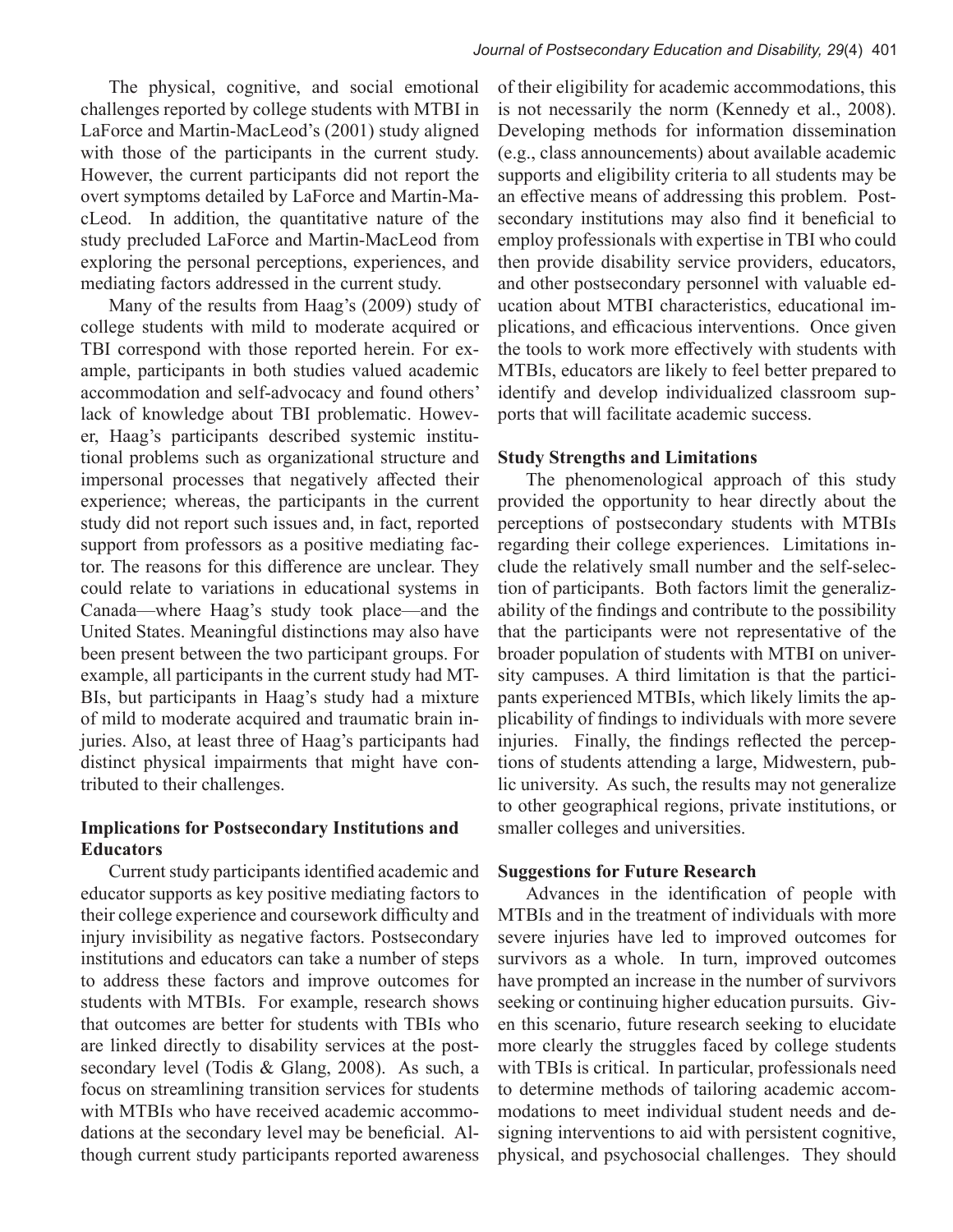also further investigate the impact of internal factors—such as self-determinism, culture, and race and external factors—such as support systems, institution characteristics, available supports and services, and faculty and staff MTBI training—on students' perceptions about college experiences.

# **References**

- Beamon, K., & Bell, P. A. (2002). "Going Pro": The deferential effects of high aspirations for a professional sports career on African-American student athletes and White student athletes. *Race and Society, 5*, 179-191.
- Beers, S. R., Goldstein, G., & Katz, L. J. (1994). Neuropsychological differences between college students with learning disabilities and those with mild head injury. *Journal of Learning Disabilities, 27*, 315-324.
- Blanchet, S., Paradis-Giroux, A. A., Pépin, M., & Mckerral, M. (2009). Impact of divided attention during verbal learning in young adults following mild traumatic brain injury. *Brain Injury, 23*, 111- 122.
- Brain Injury Association of America (n.d.). *Mild brain injury and concussion*. Retrieved from http://www.biausa.org/mild-brain-injury.htm
- Brown, C., Glastetter-Fender, C., & Shelton, M. (2000). Psychosocial identity and career control in college student-athletes. *Journal of Vocational Behavior, 56*, 53-62.
- Brown, J., Hux, K., & Schmidt, A. (2015, November). *College student health and academic issues relating to brain injury*. Paper presented at the meeting of the American Speech-Language-Hearing Association, Denver, CO.
- Bush, E., Hux, K., Zickefoose, S., Simanek, G., Holmberg, M., & Henderson, A. (2011). Learning and study strategies of students with traumatic brain injury: A mixed method study. *Journal of Postsecondary Education, 24*, 231-251.
- Carroll, L., Cassidy, J. D., Peloso, P., Borg, J., Von Holst, H., Holm, L., ... & Pépin, M. (2004). Prognosis for mild traumatic brain injury: results of the WHO Collaborating Centre Task Force on Mild Traumatic Brain Injury. *Journal of Rehabilitation Medicine, 36*, 84-105.
- Carroll, L. J., Cassidy, J. D., Holm, L., Kraus, J., & Coronado, V.G. (2004). Methodological issues and research recommendations for mild traumatic brain injury: The WHO Collaborating Centre Task Force on Mild Traumatic Brain Injury. *Journal of Rehabilitation Medicine, Suppl. 43*, 113-125.
- Centers for Disease Control and Prevention (2012). *Injury prevention control: Traumatic brain injury.*
- Chuah, Y. L., Maybery, M. T., & Fox, A. M. (2004). The long-term effects of mild head injury on shortterm memory for visual form, spatial location, and their conjunction in well-functioning university students. *Brain and Cognition, 56*, 304-312.
- Church, T. E. (2009). Returning veterans on campus with war related injuries and the long road back home. *Journal of Postsecondary Education and Disability, 22*, 43-52.
- Creswell, J. W. (2007). *Qualitative inquiry and research design* (2nd ed.). Washington, DC: Sage.
- Daneshvar, D. H., Riley, D. O., Nowinski, C. J., McKee, A. C., Stern, R. A., & Cantu, R. C. (2011). Long-term consequences: effects on normal development profile after concussion. *Physical Medicine and Rehabilitation Clinics of North America, 22*, 683-700.
- Dawson, D. R., Schwartz, M. L., Winocur, G., & Stuss, D. T. (2007). Return to productivity following traumatic brain injury: Cognitive, psychological, physical, spiritual, and environmental correlates. *Disability and Rehabilitation, 29*, 301-313.
- Denzin, N., & Lincoln, Y. (2011). The discipline and practice of qualitative research. In N. Denzin & Y. Lincoln (Eds.), *The SAGE handbook of qualitative research* (pp. 43-59). Los Angeles: Sage.
- Eckes, S. E., & Ochoa, T. A. (2005). Students with disabilities: Transitioning from high school to higher education. *American Secondary Education*, 6-20.
- Grossman, P. D. (2009). Foreword with a challenge: Leading our campuses away from the perfect storm. *Journal of Postsecondary Education and Disability, 22*, 4-9.
- Guskiewicz, K. M., Marshall, S. W., Bailes, J., Mc-Crea, M., Cantu, R. C., Randolph, C., & Jordan, B. D. (2005). Association between recurrent concussion and late-life cognitive impairment in retired professional football players. *Neurosurgery, 57*, 719-726.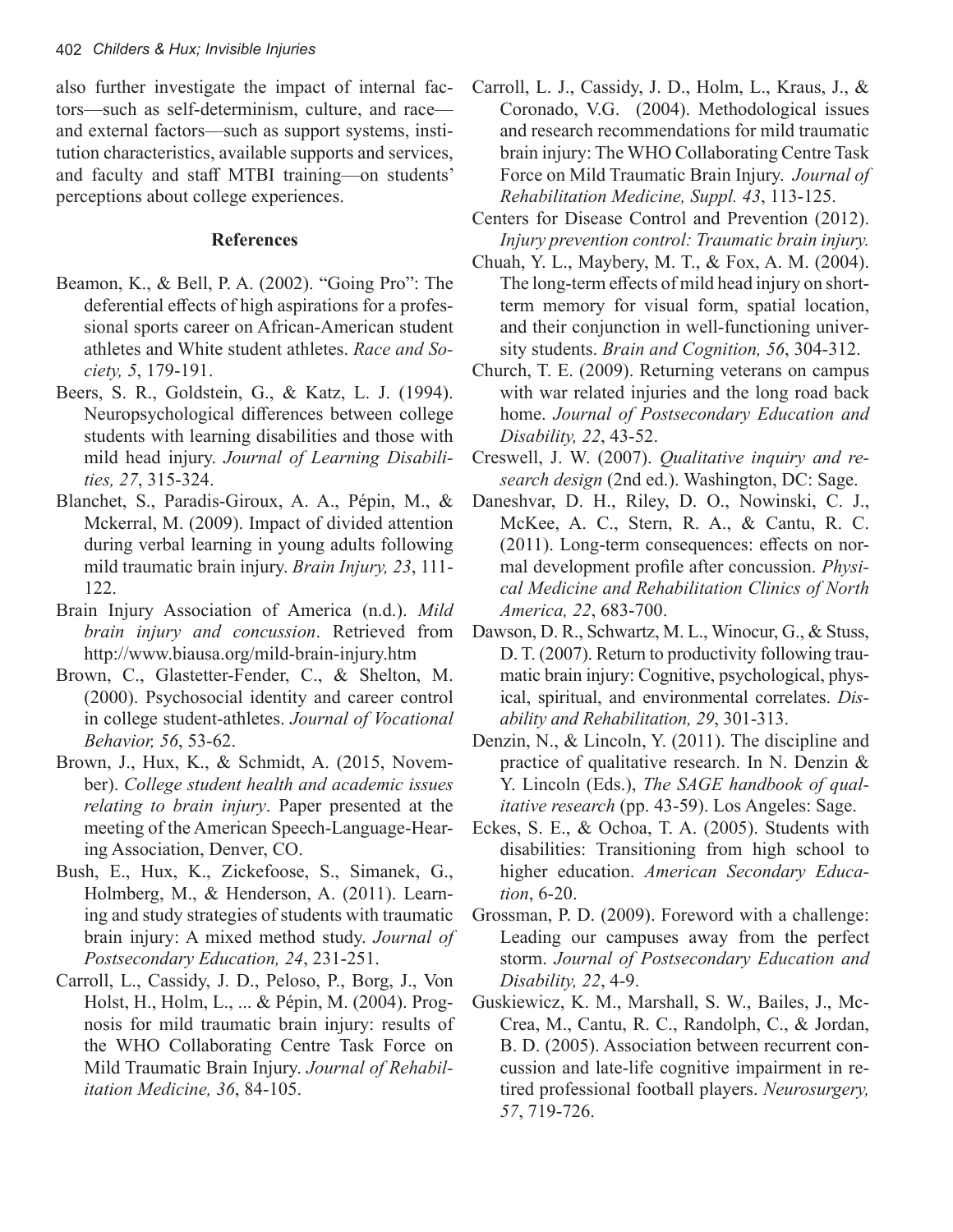- Haag, H. K. L. (2009). *Exploring the experience of university students coping with acquired or traumatic brain injury* (Master's Thesis). Retrieved from Theses and Dissertations (Comprehensive). (Accession Order No. 911).
- Harris, J. R., & DePompei, R. (1997). Provision of services for students with traumatic brain injury: A survey of Ohio colleges. *Journal of Head Trauma Rehabilitation, 12*, 67-77.
- Hux, K., Bush, E., Zickefoose, S., Holmberg, M., Henderson, A., & Simanek, G. (2010). Exploring the study skills and accommodations used by college student survivors of traumatic brain injury. *Brain Injury, 24*, 13-26.
- Kennedy, M. R. T., & Krause, M. O. (2011). Self-regulated learning in a dynamic coaching model for supporting college students with traumatic brain injury: Two case reports. *Journal of Head Trauma Rehabilitation, 26*, 212-223.
- Kennedy, M. R. T., Krause, M. O., & Turkstra, L. S. (2008). An electronic survey about college experiences after traumatic brain injury. *NeuroRehabilitation, 23*, 511-520.
- Klein, F. C. (1982, November 24). Silent Epidemic: Head injuries, often difficult to diagnose, get rising attention. *The Wall Street Journal*, pp. 1.
- Konrad, C., Geburek, A. J., Rist, F., Blumenroth, H., Fischer, B., Husstedt, I., ... & Lohmann, H. (2011). Long-term cognitive and emotional consequences of mild traumatic brain injury. *Psychological Medicine, 41*, 1197-1211.
- Krause, M., & Richard, S. (2014). Prevalence of traumatic brain injury and access to services in an undergraduate population: A pilot study. *Brain Injury, 28*, 1301-1310.
- Kumar, S., Rao, S. L., Chandramouli, B. A., & Pillai, S. V. (2009). Reduction of functional brain connectivity in mild traumatic brain injury during working memory. *Journal of Neurotrauma, 26*, 665-675.
- LaForce, R., & Martin-MacLeod, L. (2001). Symptom cluster associated with mild traumatic brain injury in university students. *Perceptual and Motor Skills, 93*, 281-288.
- Lally, P. S., & Kerr, G. A. (2005). The career planning, athletic identity, and student role identity of intercollegiate student athletes. *Research Quarterly for Exercise and Sport, 76*, 275-285.
- MacLennan, D. L., & MacLennan, D. C. (2007). Assessing readiness for post-secondary education after traumatic brain injury using a simulated college experience. *NeuroRehabilitation, 23*, 521-528.
- Madaus, J. W., Miller, W. K., & Vance, M. L. (2009). Veterans with disabilities in postsecondary education. *Journal of Postsecondary Education and Disability, 22*, 10-17.
- Marschark, M., Richtsmeier, L. M., Richardson, J. T., Crovitz, H. F., & Henry, J. (2000). Intellectual and emotional functioning in college students following mild traumatic brain injury in childhood and adolescence. *The Journal of Head Trauma Rehabilitation, 15*, 1227-1245.
- McBain, L., Kim, Y., Cook, B., & Snead, K. (2012). *From soldier to student II: Assessing campus programs for veterans and service members.* Washington, DC: American Council on Education.
- McKee, A. C., Cantu, R. C., Nowinski, C. J., Hedley-Whyte, E. T., Gavett, B. E., Budson, A. E., ... & Stern, R. A. (2009). Chronic traumatic encephalopathy in athletes: Progressive tauopathy following repetitive head injury. *Journal of Neuropathology and Experimental Neurology, 68*, 709-735.
- Moustakas, C. (1994). *Phenomenological research methods.* Thousand Oaks, CA: Sage.
- Potter, D. D., Bassett, M. R., Jory, S. H., & Barrett, K. (2001). Changes in event-related potentials in a three-stimulus auditory oddball task after mild head injury. *Neuropsychologia, 39*, 1464-1472.
- Potter, D. D., Jory, S. H., Bassett, M. R., Barrett, K., & Mychalkiw, W. (2002). Effect of mild head injury on event-related potential correlates of Stroop task performance. *Journal of the International Neuropsychological Society, 8*, 828-837.
- Raue, K., & Lewis, L. (2011). *Students with disabilities at degree-granting postsecondary institutions* (NCES 2011–018). U.S. Department of Education, National Center for Education Statistics. Washington, DC: U.S. Government Printing Office.
- Rødset, M. (2008). Adolescents with traumatic brain injury and their school situation: A qualitative study. Scandinavian *Journal of Disability Research, 10*, 90-103.
- Ryan, L. M., O'Jile, J. R., Gouvier, W. D., Parks-Levy, J., & Betz, B. (1996). Head injury in a college population: Analysis of epidemiological factors. *Applied Neuropsychology, 3*, 49-54.
- Ryan, L. M., & Warden, D. L. (2003). Post concussion syndrome. *International Review of Psychiatry, 15*, 310-316.
- Segalowitz, S. J., Bernstein, D. M., & Lawson, S. (2001). P300 event-related potential decrements in well-functioning university students with mild head injury. *Brain and Cognition, 45*, 342-356.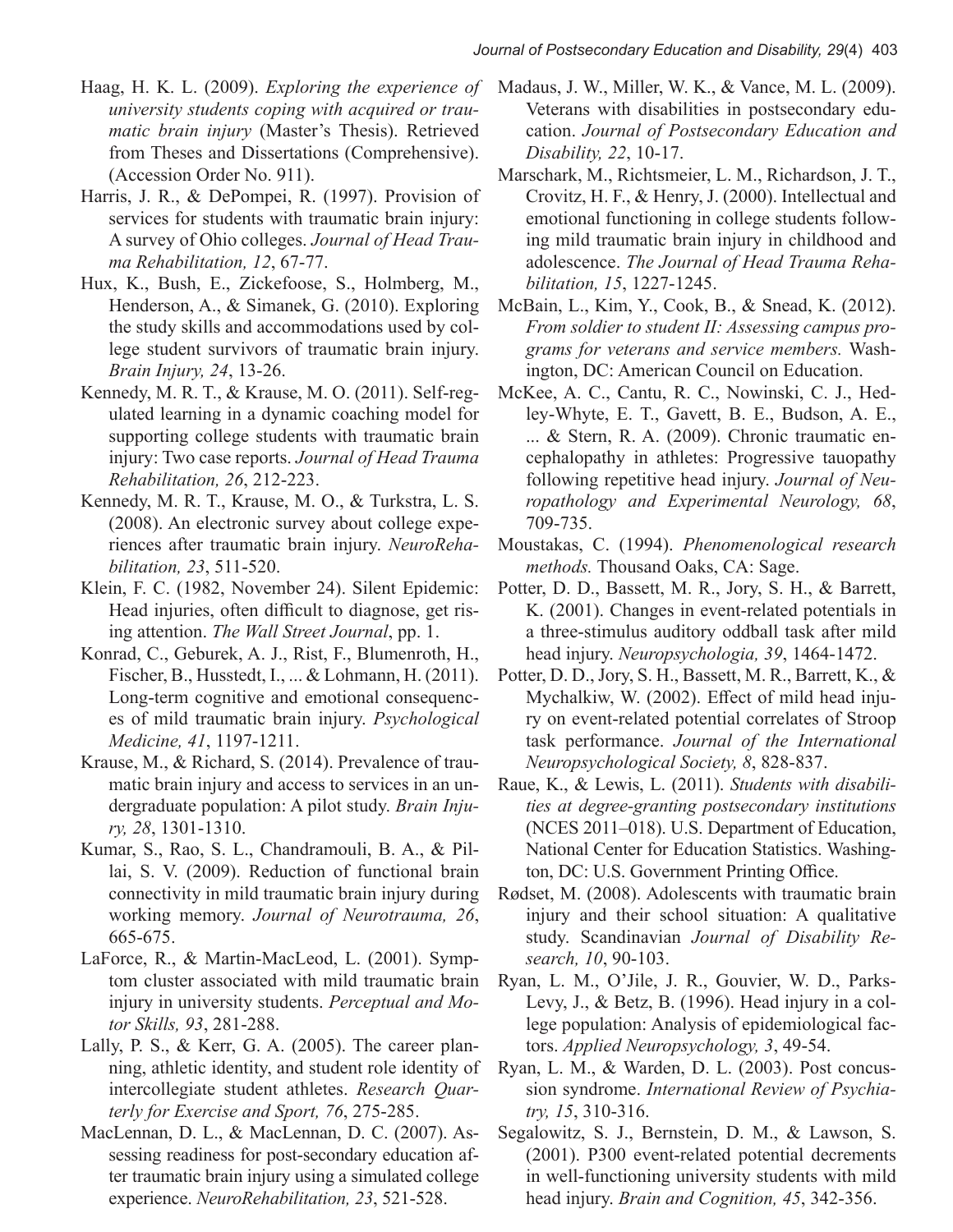- Segalowitz, S. J., & Lawson, S. (1995). Subtle symptoms associated with self-reported mild head injury. *Journal of Learning Disabilities, 28*, 309-319.
- Schutz, L. E., Rivers, K. O., McNamara, E., Schutz, J. A., & Loboto, E. J. (2010). Traumatic brain injury in K-12 students: Where have all the children gone? *International Journal of Special Education, 25*, 55-71.
- Stewart-Scott, A. M., & Douglas, J. M. (1998). Educational outcome for secondary and postsecondary students following traumatic brain injury. *Brain Injury, 12*, 317-331.
- Tincani, M. (2004). Improving outcomes for college students with disabilities: Ten strategies for instructors. *College Teaching, 52*, 128-133.
- Todis, B., & Glang, A. (2008). Redefining success: Results of a qualitative study of postsecondary transition outcomes for youth with traumatic brain injury. *Journal of Head Trauma Rehabilitation, 23*, 252-263.
- Todis, B., Glang, A., Bullis, M., Ettel, D., & Hood, D. (2011). Longitudinal investigation of the posthigh school transition experiences of adolescents with traumatic brain injury. *Journal of Head Trauma Rehabilitation, 26*, 138-149.
- Triplett, G., Hill, C., Freeman, L., Rajan, U., & Templer, D. I. (1996). Incidence of head injury: Lasting effects among college students and working adults in the general population. *Perceptual and Motor Skills, 83*, 1344-1346.
- U.S. Department of Education, National Center for Education Statistics (2016). *Digest of education statistics, 2014 (NCES 2016-006), Chapter 2*. Retrieved from https://nces.ed.gov/programs/digest
- Warden, D. (2006). Military TBI during the Iraq and Afghanistan wars. *Journal of Head Trauma Rehabilitation, 21*, 398-402.
- Wolf, L. E. (2001). College students with ADHD and other hidden disabilities. *Annals of the New York Academy of Sciences, 931*, 385-395.
- Ylvisaker, M. (1998). *Traumatic brain injury rehabilitation* (2nd ed.). Boston: Butterworth-Heinemann.
- Zoroya, G. (2005, March 4). Key Iraq wound: brain trauma. *USA Today*, 3.

# **About the Authors**

Carrie Childers received her B.S. in speech pathology and audiology from Andrews University, her M.A. in speech pathology from Western Michigan University, and her Ph.D. from the University of Nebraska – Lincoln. She is currently a professor in the Communication Disorders Department of Marshall University. Her research interests include facilitation of academic and personal success for children, adolescents and young adults with language and/or cognitive disorders. She can be reached via email at: childersca@ marshall.edu.

Karen Hux received her B.A. and M.A. degrees in speech-language pathology from Michigan State University and her Ph.D. from Northwestern University. She is currently a professor in the Department of Special Education and Communication Disorders at the University of Nebraska - Lincoln. Her research addresses cognitive and communication challenges associated with acquired neurological impairments. She can be reached via email at: khux $1@$ unl.edu.